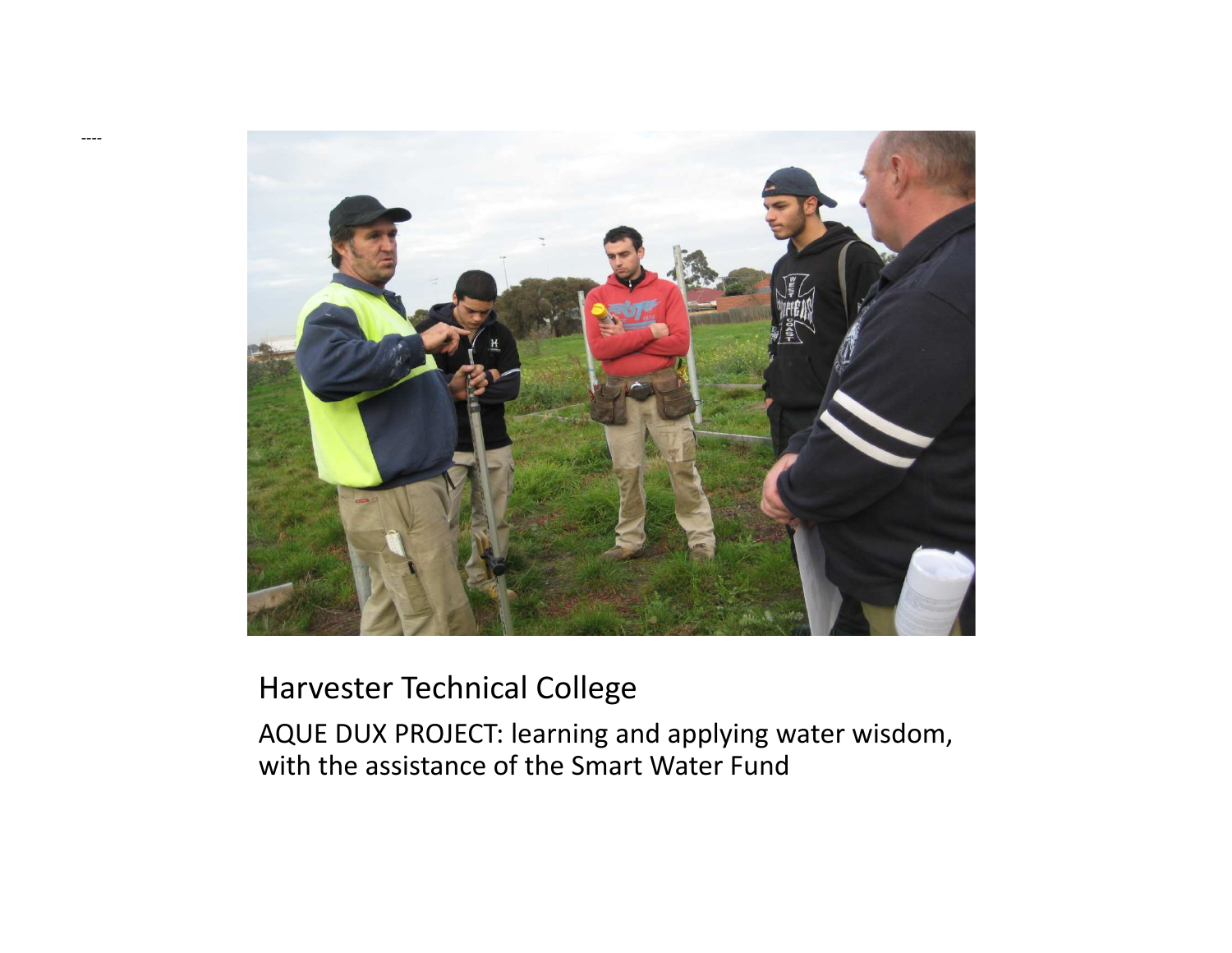- The first main area of the project is the design and building of a demonstration site which shows how several trades can work together to contribute towards sustainable use of energy and especially water.
- The purpose-built, water-wise community learning 'shed' and integrated garden beds will be built on the campus. It will display water and energy saving initiatives, as well as showcasing the various trades available to the students/apprentices (i.e. carpentry, plumbing, engineering, electrical, automotive and commercial cookery).

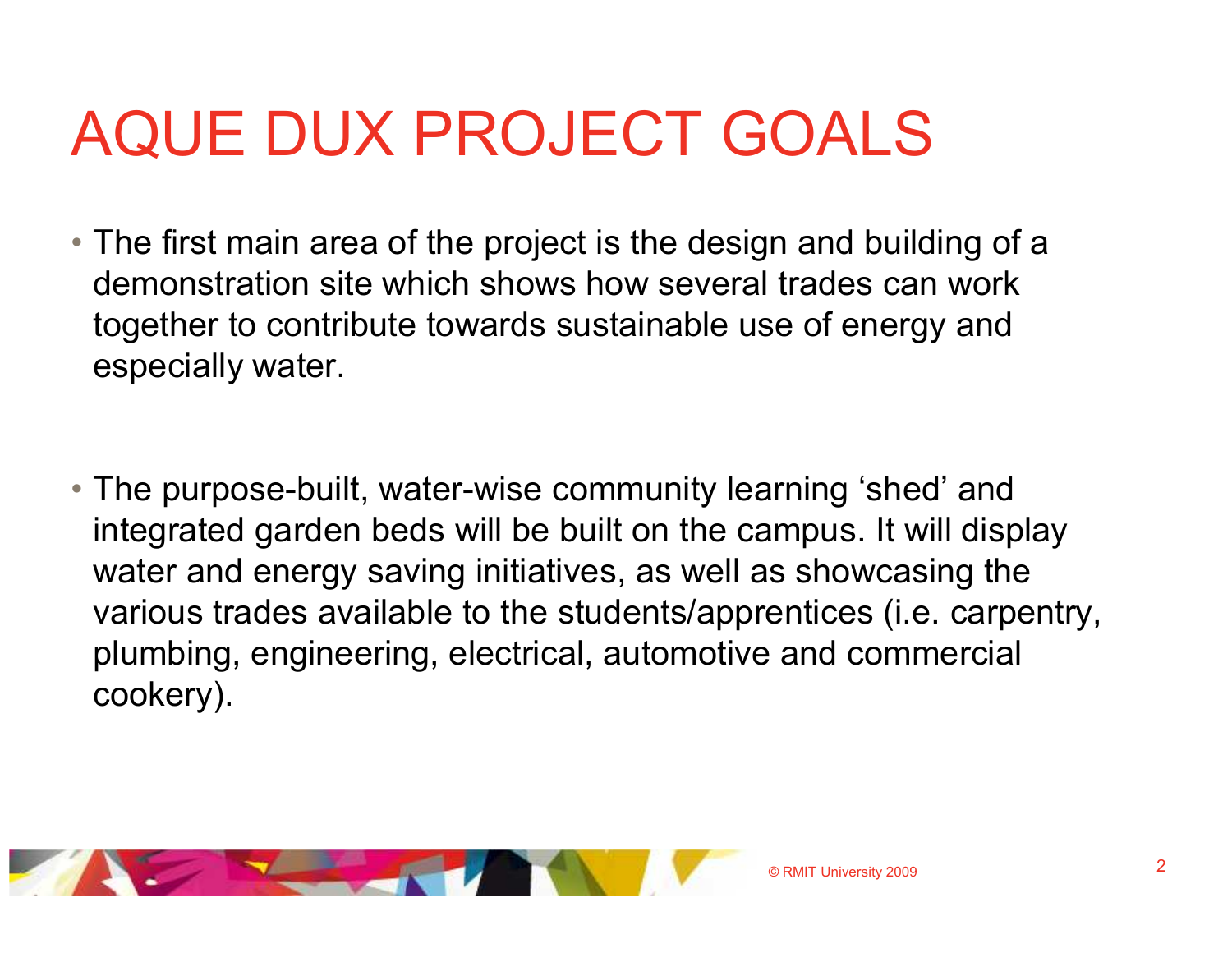- Industry partners (especially Bell Environmental) and students/apprentices will share responsibility for designing and creating water-wise solutions for this venue. A later aspect of the project is to take similar design solutions into other sites in the local community, such as other schools.
- Secondly, the Aque Dux project aims to use the learning attained during the design, building and installation activities to produce curriculum programs and materials that can be utilised by other educational bodies in other settings.

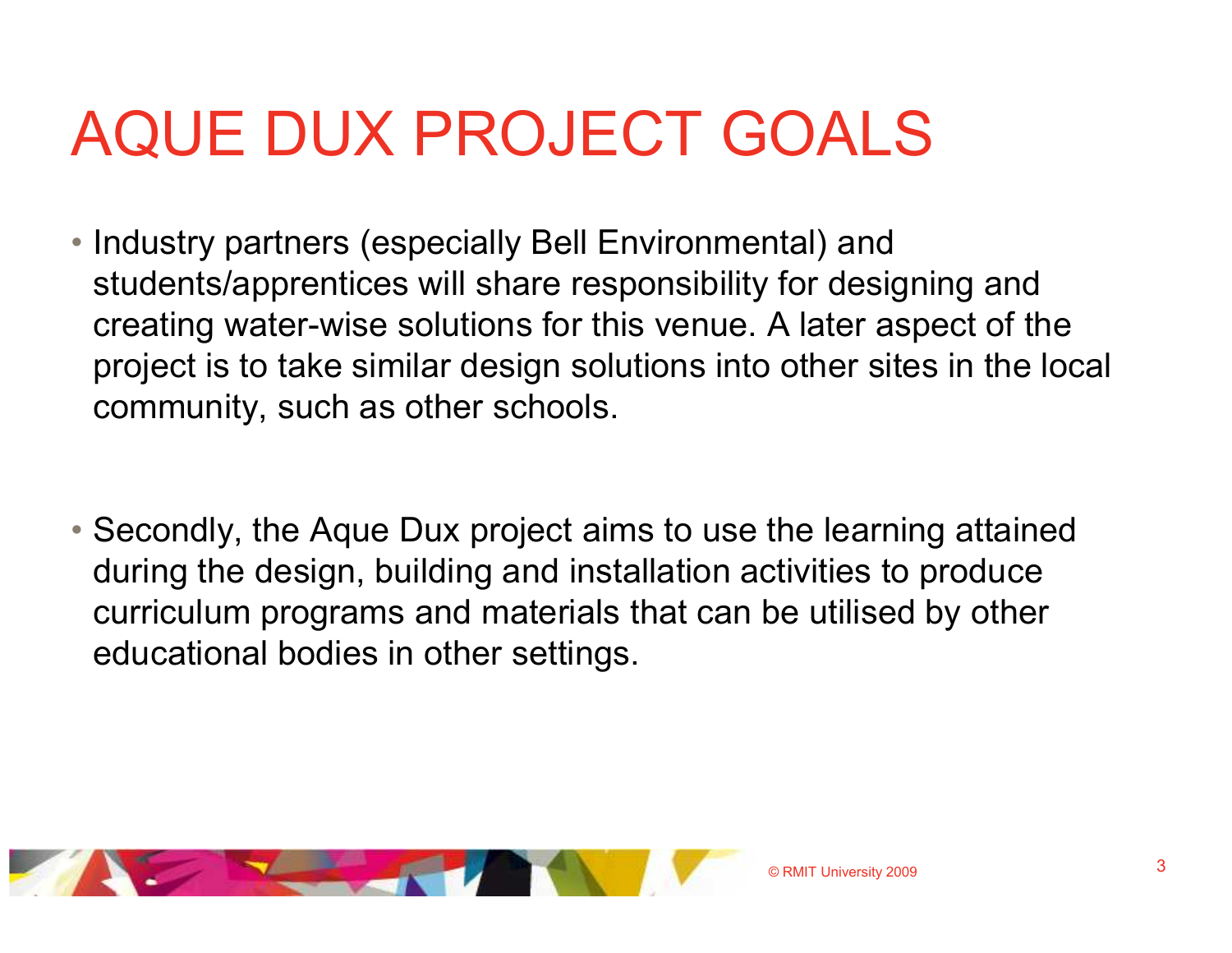- Thirdly, the Aque Dux project aims to develop relationships between partners and stakeholders and to provide a model for how organisations and individuals can work together for the benefit of all. The project takes the learning out of the school and the classroom and into a series of applied, authentic situations.
- Fourthly, Aque Dux aims to interrogate the nature of the learning by involving a sophisticated action research methodology. The action research component of the project offers a framework for evaluating and reporting on cultural change, framed in terms of behaviourevaluation.

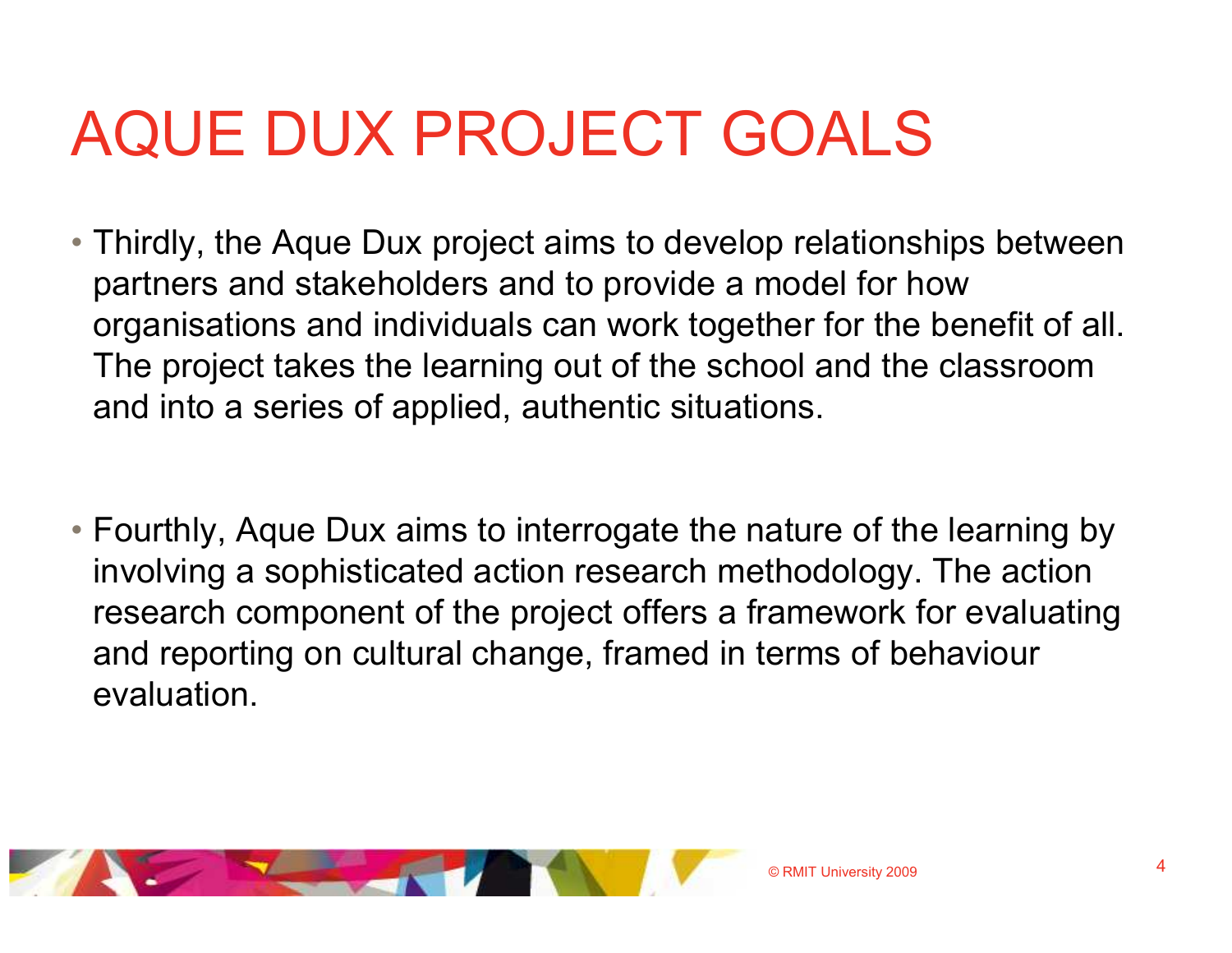• Fifthly, Aque Dux aims to make the most of all possible means of example to reserve the construction of communication and publication opportunities, including research papers, websites and a multimedia DVD showcasing the learning from the project.

TODAY:

- THE RESEARCH CHALLENGE
- THE CURRICULUM CHALLENGE
- THE APPLIED LEARNING CHALLENGE

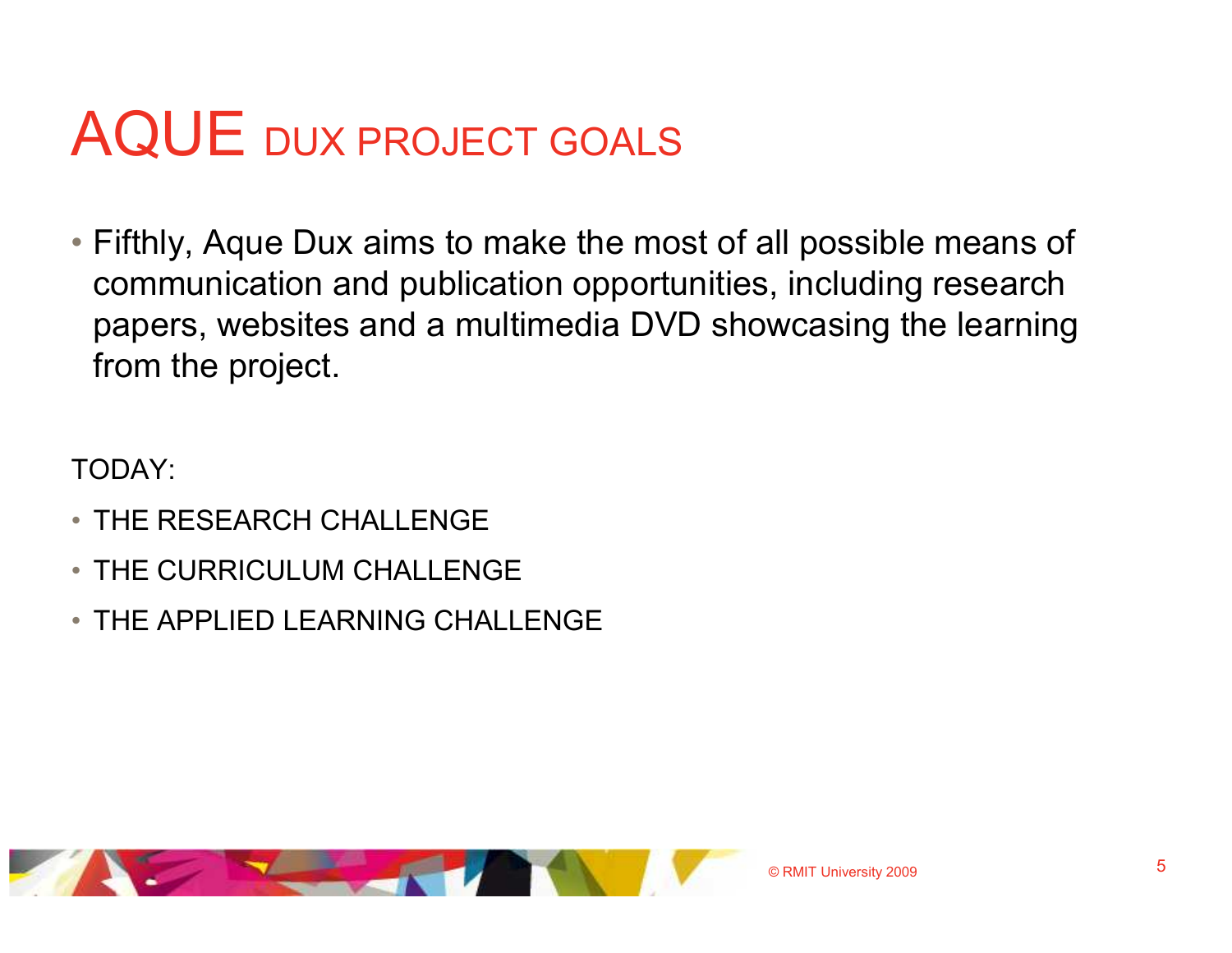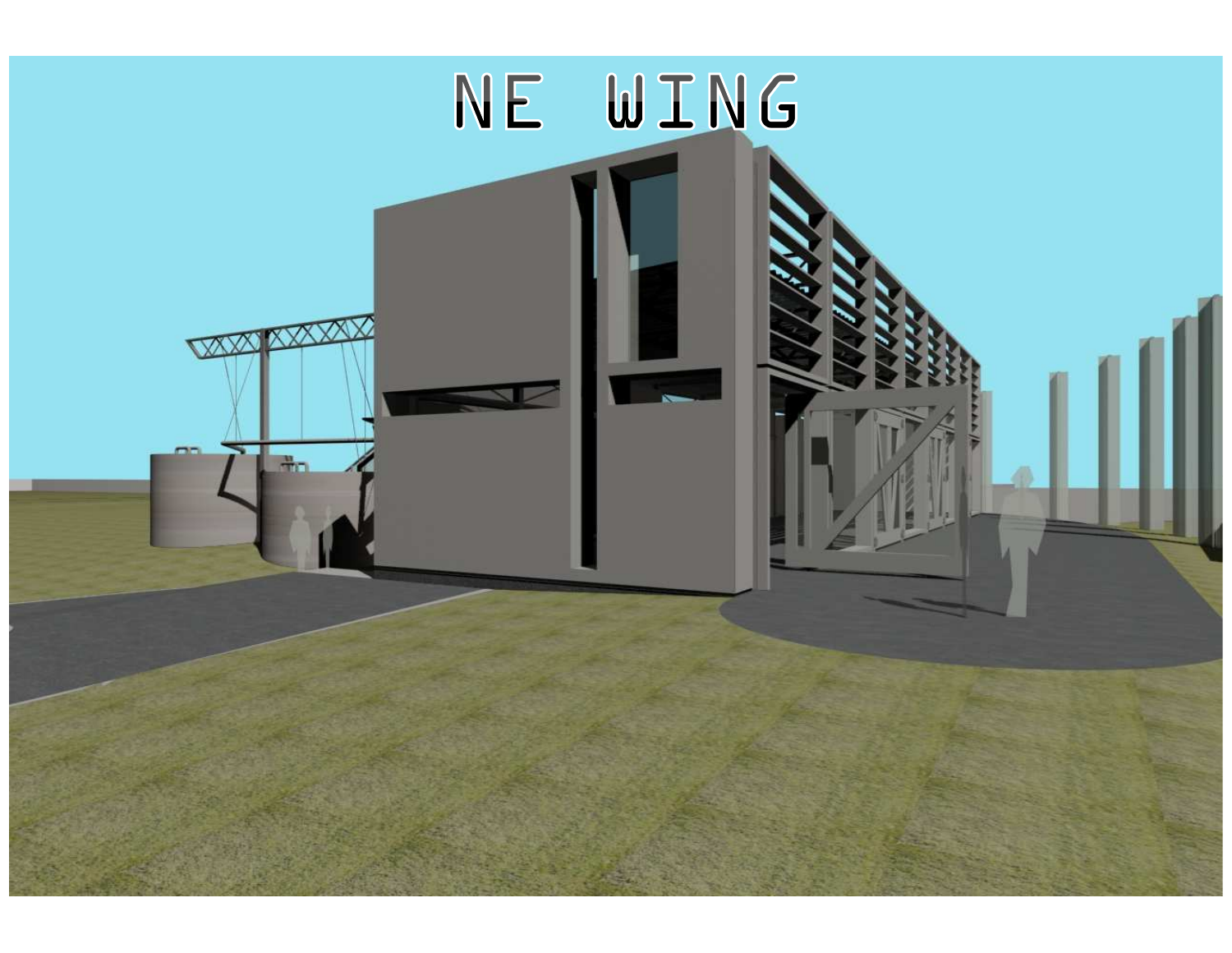# OBJECTIVE & RESEARCH QUESTION

## **Objective**

The aim of this study is to understand how several stakeholders can learn and work collaboratively to contribute towards both cultural change, framed in terms of behaviour evaluation, and the sustainable use of resources in particular water.

### Research Question

 What is the awareness level of students, school educators and industry stakeholders towards environmental sustainability?

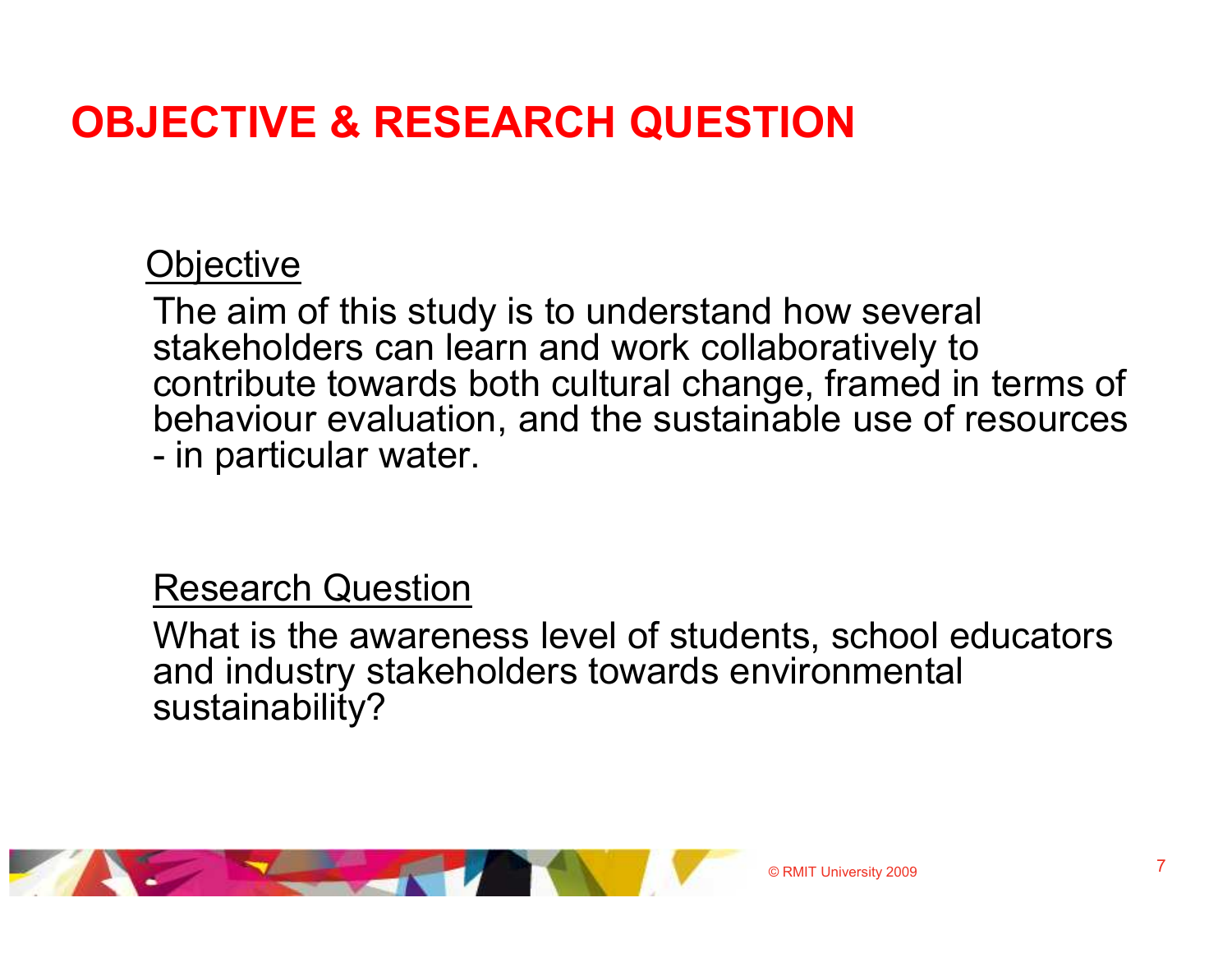# RESEARCH METHOD

Mixed methods:

- quantitative (105 surveys, regression analysis) and
- qualitative approach (19 semi-structured interviews).

Two research stages comprised of:

- stage 1 to establish current perceptions, awareness and understanding towards environmental conservation.
- stage 2 to uncover any changes in perceptions, awareness and understanding towards environmental conservation once the demo site construction is finalised.

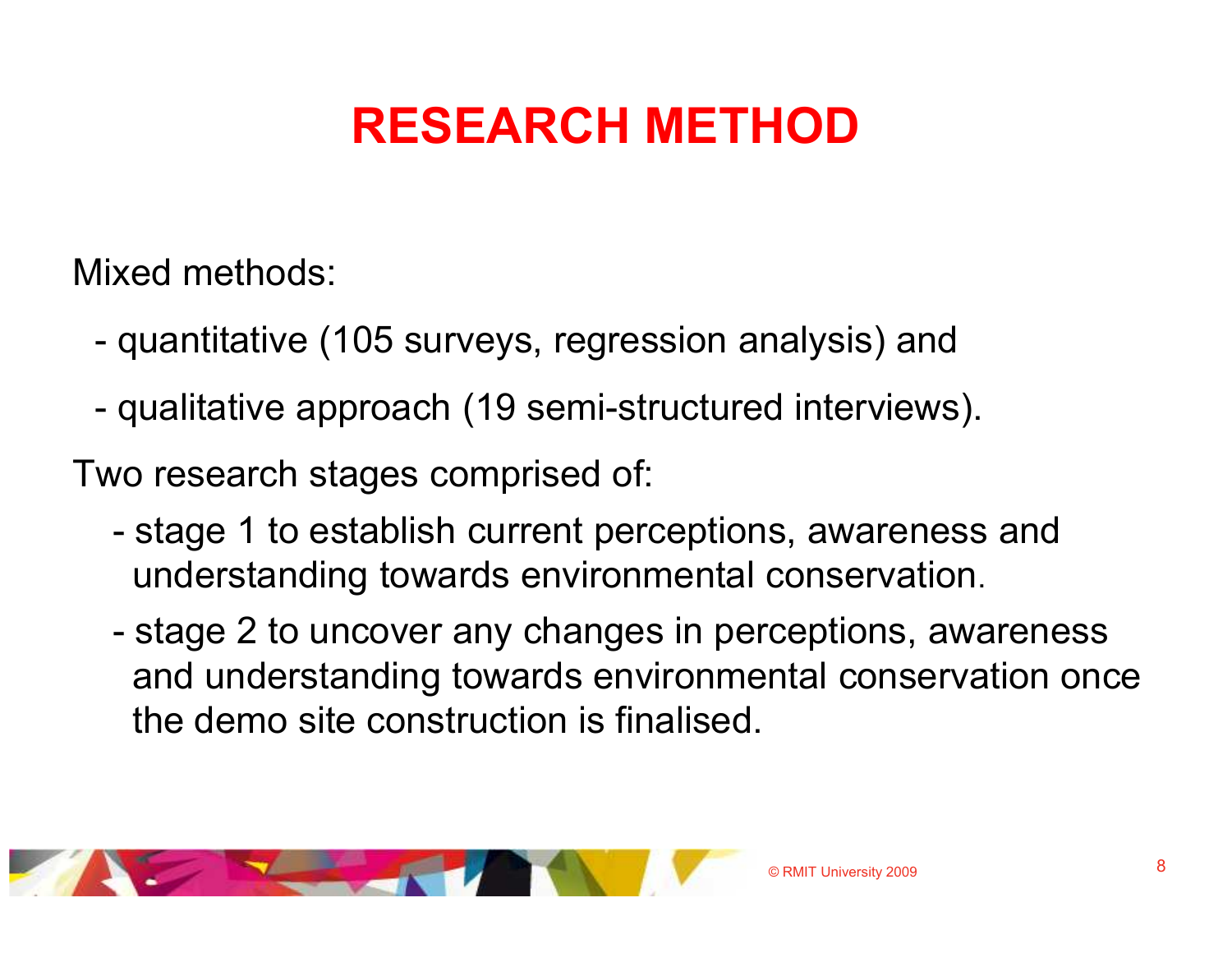# RELIABILITY

Three scales

- $-$ Environment (Cronbach alpha = 7) perceptions, beliefs and involvement
- –Self Perception (Cronbach alpha =  $.8$ ) perception of other people's opinion about them
- $-$ Climate Change (Cronbach alpha =  $.8$ ) awareness

-Climate Change (Cronbach alpha =  $.8$ ) - awareness<br>The Cronbach alpha for the three scales is above 0.7, which is consistent<br>with the literature (Field, 2009).<br>The project was formally approved by the RMIT Human Resource

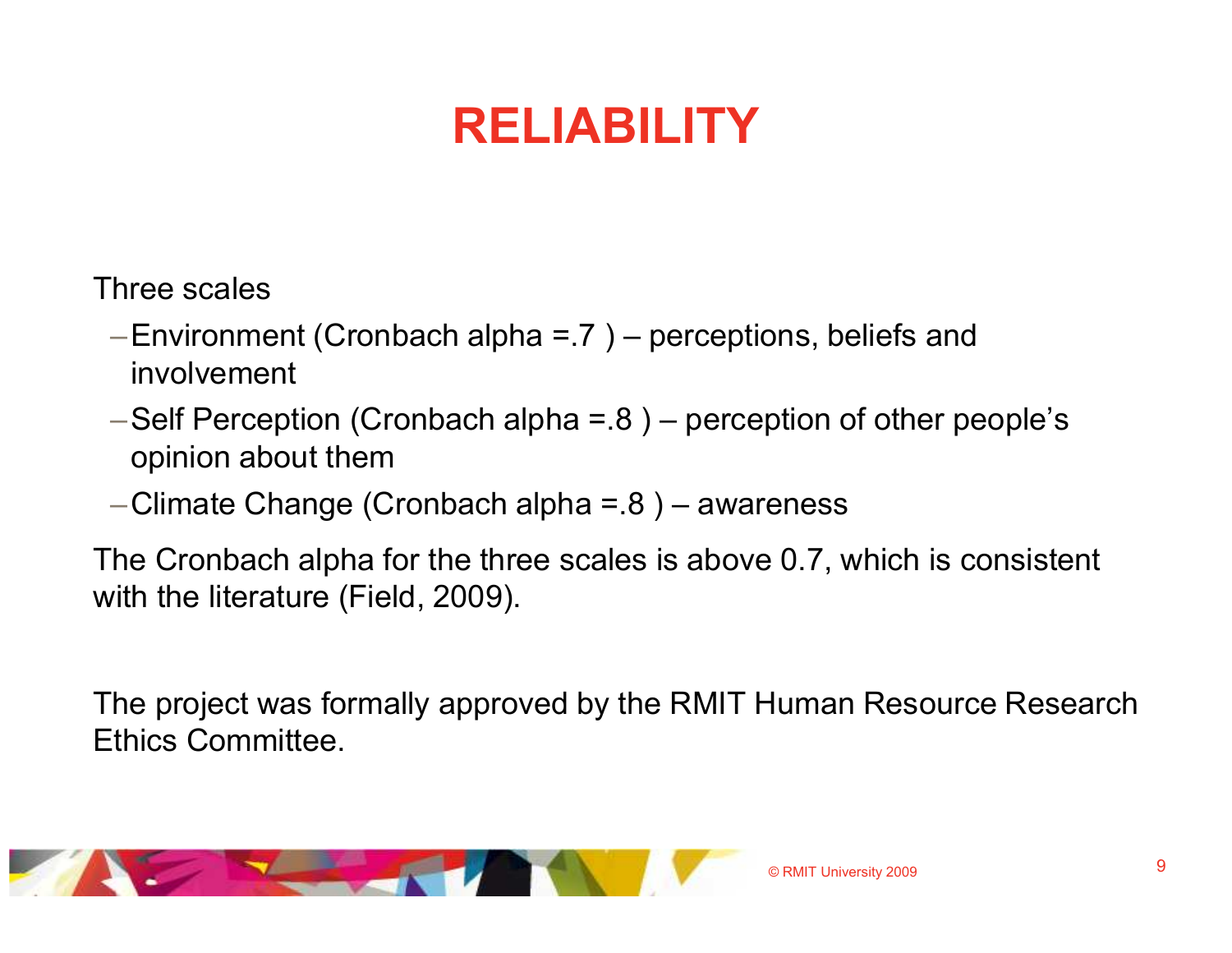# QUANTITATIVE ANALYSIS –EXPECTATIONS

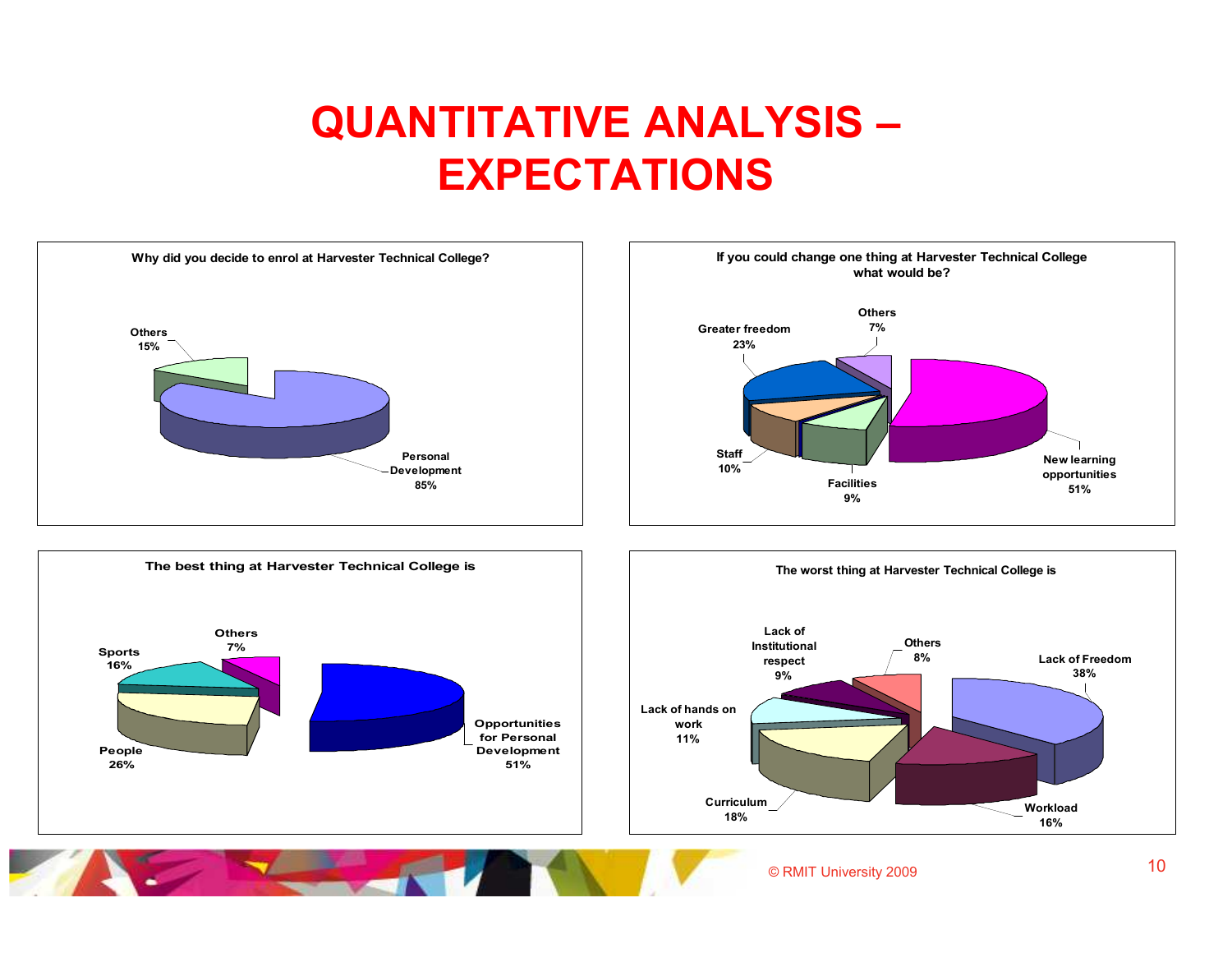# QUANTITATIVE ANALYSIS –SELF PERCEPTION



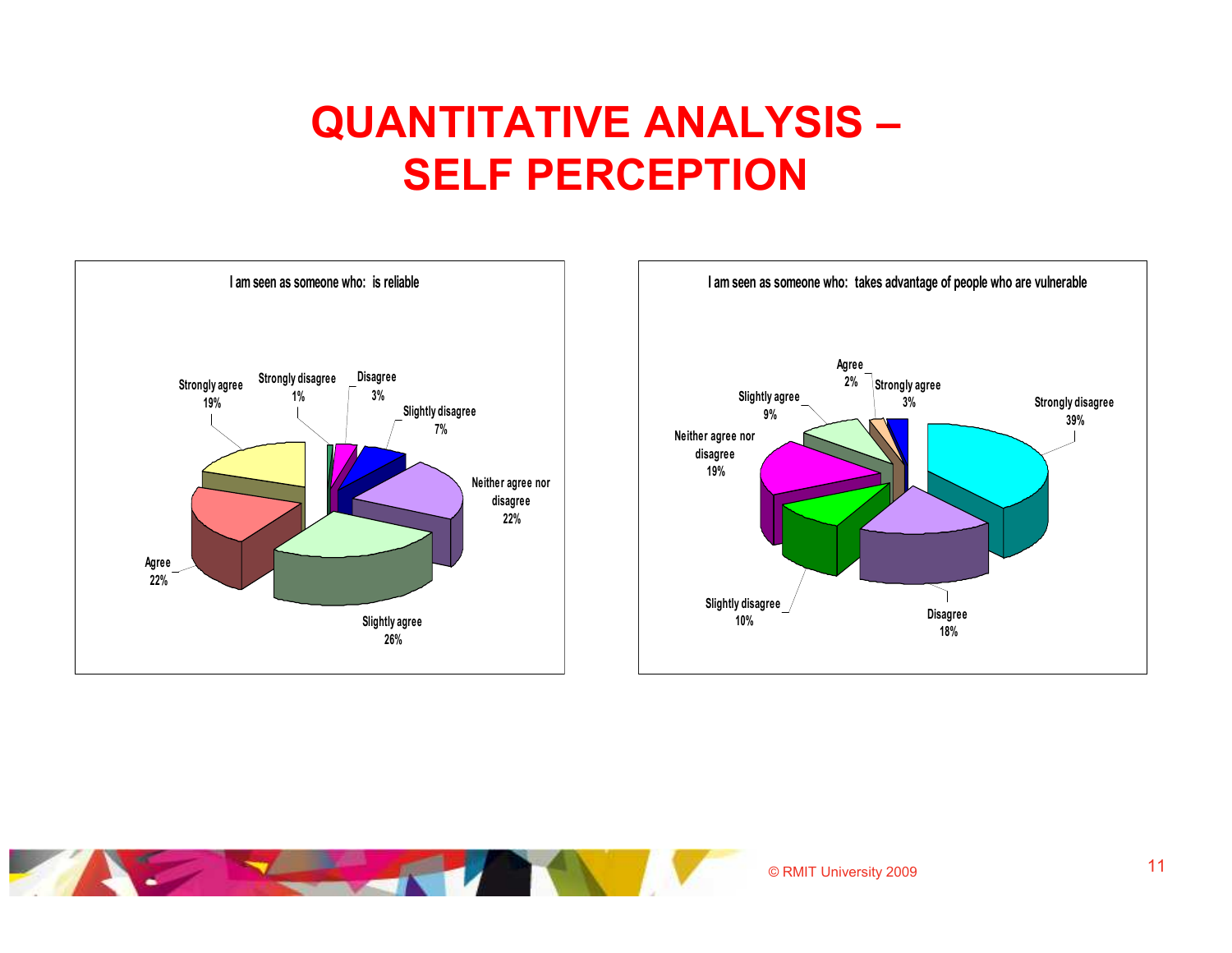# QUANTITATIVE ANALYSIS –ENVIRONMENTAL CONSERVATION



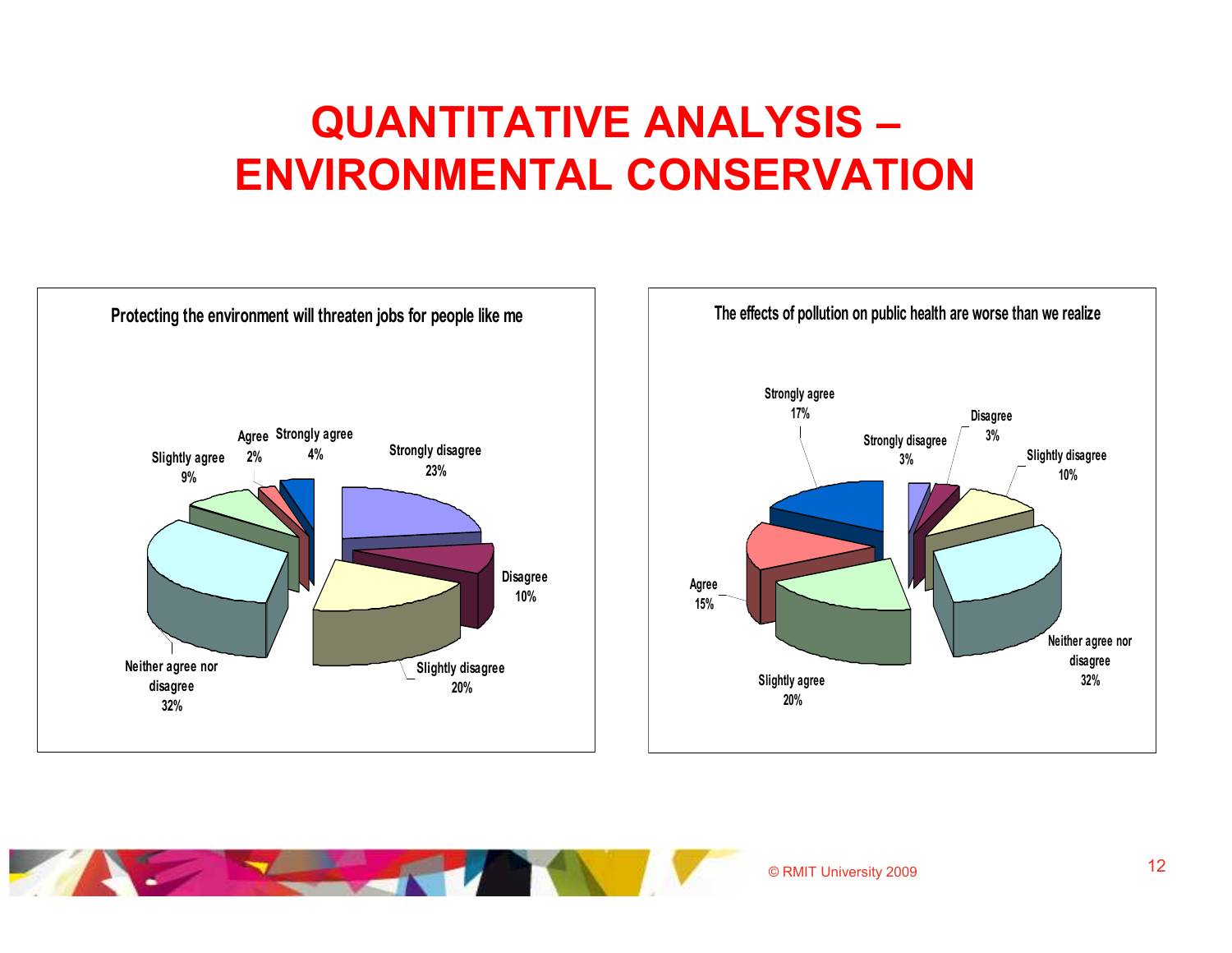# QUANTITATIVE ANALYSIS –ENVIRONMENTAL CONSERVATION



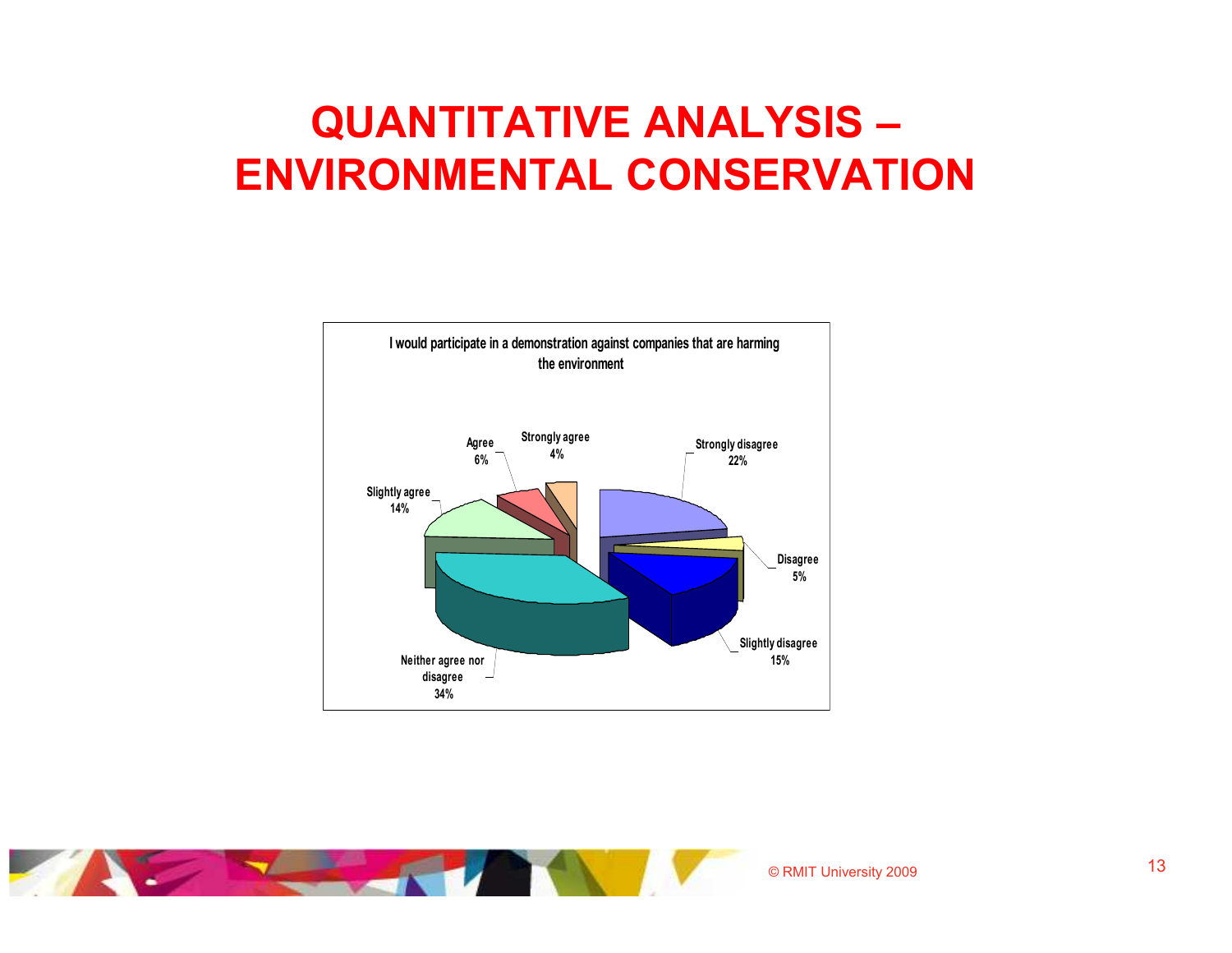## QUANTITATIVE ANALYSIS –CLIMATE CHANGE AWARENESS







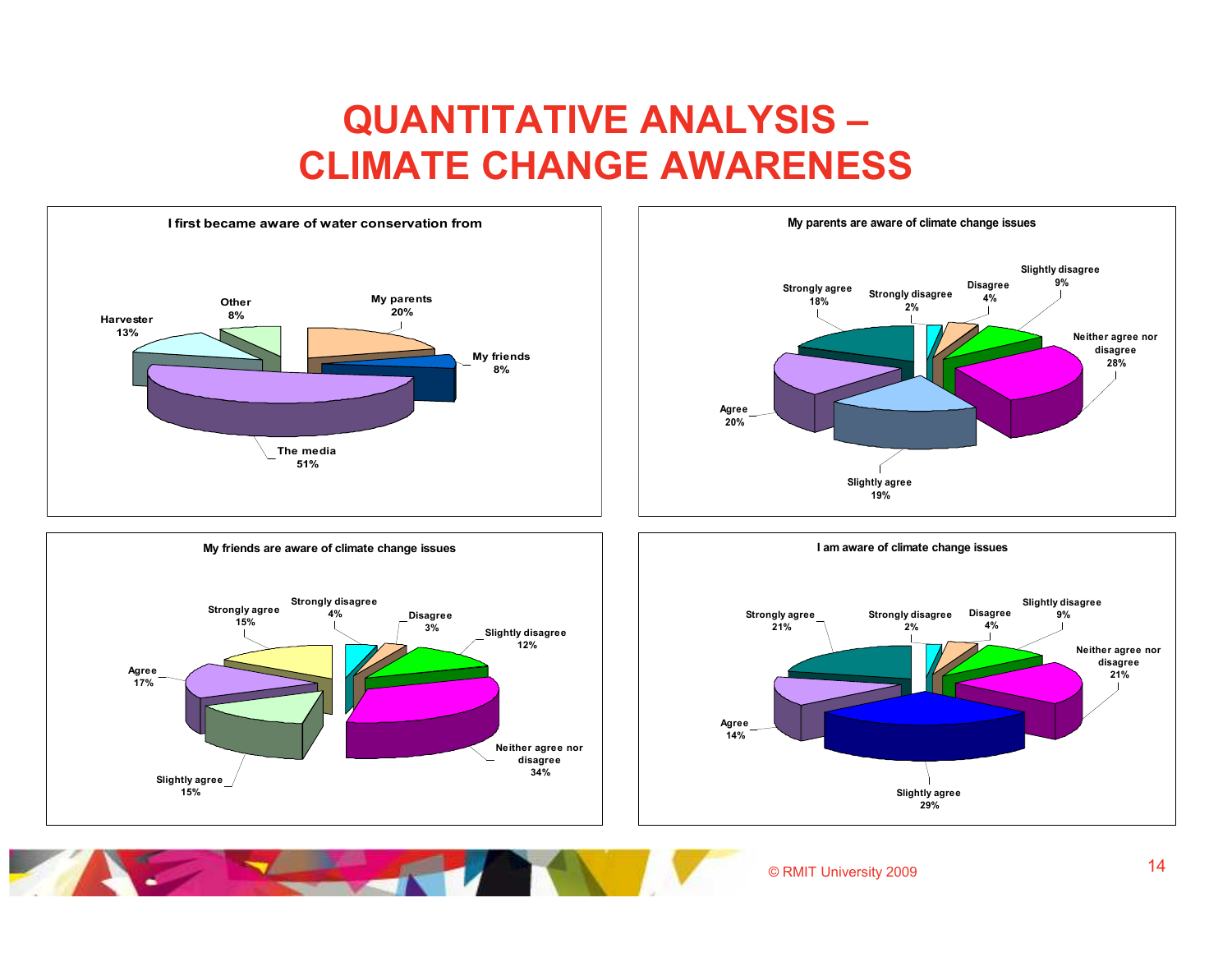# QUANTITATIVE ANALYSIS –RELATIONSHIPS

#### Self perception-Environmental Conservation

|                                | <b>Environment Conservation</b><br>(aggregate) |             |         |
|--------------------------------|------------------------------------------------|-------------|---------|
|                                | ß                                              | t-<br>value | p-value |
| <b>Simple Regression Model</b> |                                                |             |         |
| Self-perception<br>(aggregate) | 2.81                                           | 2.97        | .004    |
| $R^2$                          | .79                                            |             |         |
| Adj $R^2$                      | .70                                            |             |         |
| <b>F-Ratio</b>                 | 8.8                                            |             |         |

#### Self perception-Climate Change Awareness

|                                | <b>Climate Change awareness</b><br>(aggregate) |             |         |
|--------------------------------|------------------------------------------------|-------------|---------|
|                                | ß                                              | t-<br>value | p-value |
| <b>Simple Regression Model</b> |                                                |             |         |
| Self-perception<br>(aggregate) | 2.62                                           | 2.76        | 0.007   |
| $R^2$                          | .069                                           |             |         |
| Adj $R^2$                      | .060                                           |             |         |
| <b>F-Ratio</b>                 | 7.61                                           |             |         |

The regression analysis results are statistically significant.

There is a positive relationship between self-perception and the perception of environment conservation. In other words, the better the student's self-perception, the greater his/her favourability towards environment conservation.

There is a positive relationship between self-perception and climate change awareness. In other words, the more positive the self-perception, the greater the awareness towards climate change.

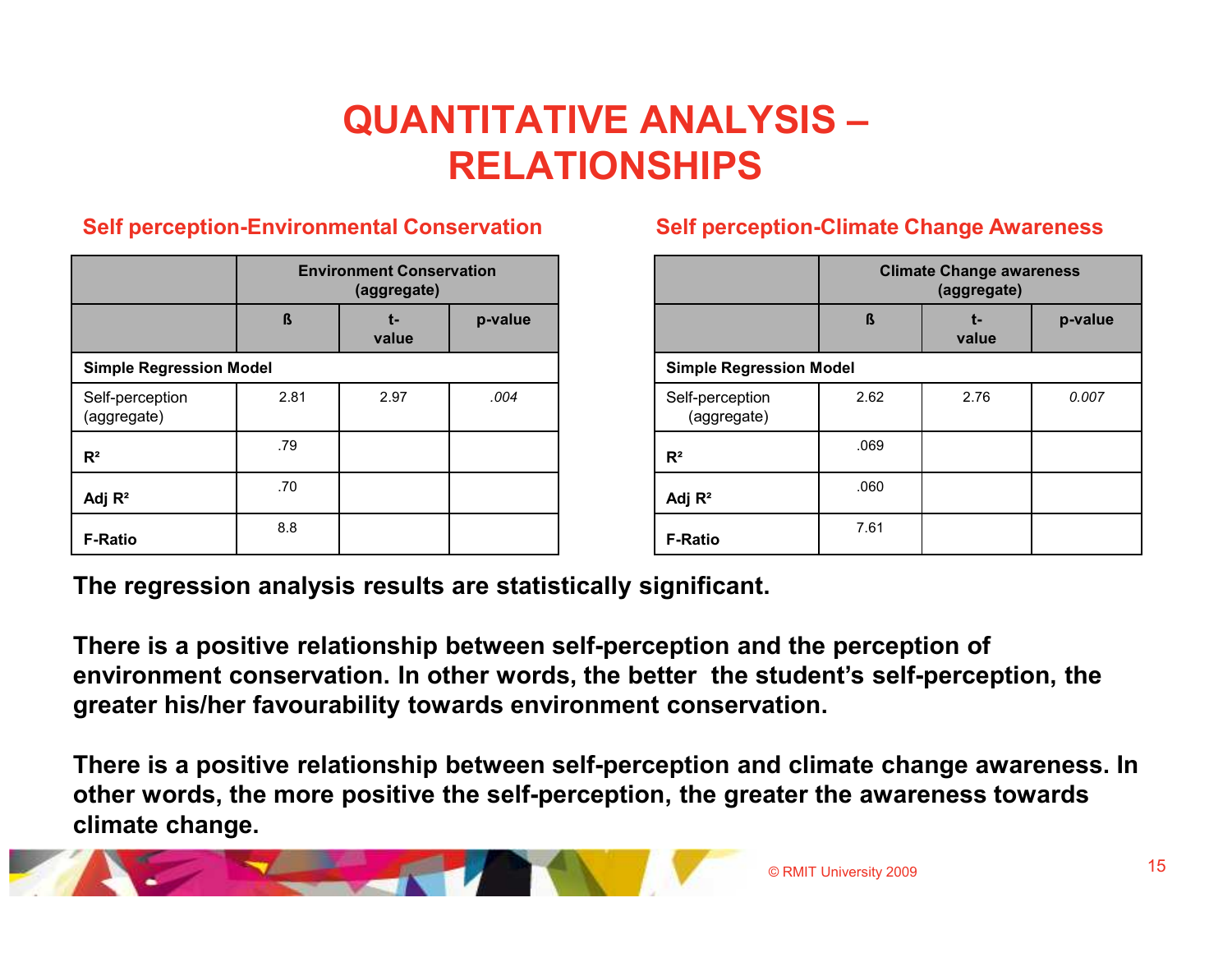# QUANTITATIVE ANALYSIS CONCLUSIONS

- Main reason for selecting Harvester Technical College is Personal Development ("to get a trade, to get a job, to get an apprenticeship").
- There is a positive relationship between self-perception and the perception of environmental conservation. In other words, the better the student's selfperception, the greater his/her favourability towards environment conservation.
- There is a positive relationship between self-perception and climate change awareness. In other words, the more positive the self-perception, the greater the awareness towards climate change.

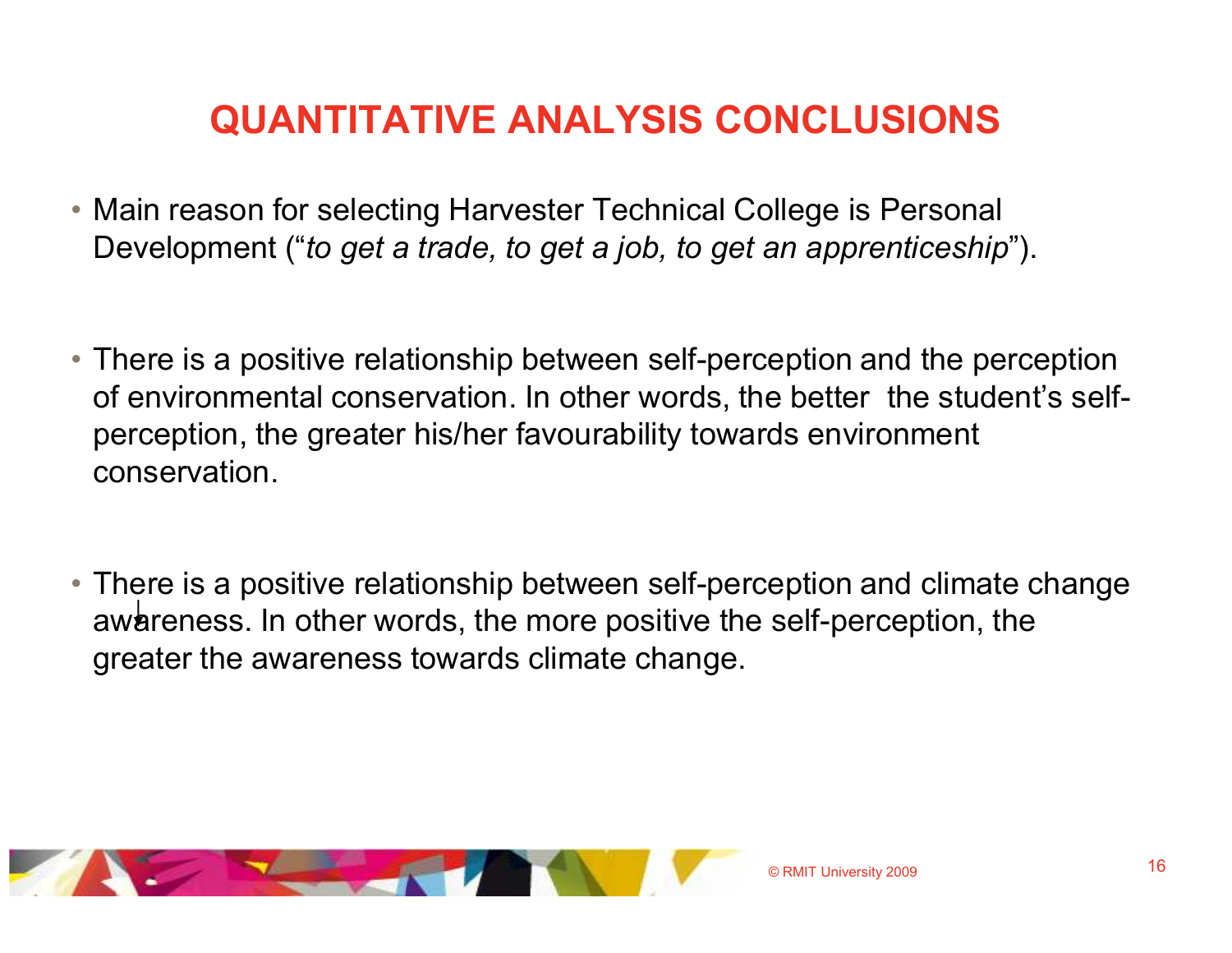# QUANTITATIVE ANALYSISCONCLUSIONS (CONT)

Concern about the environment:

 $-$  In general, students are somewhat conscious of the importance of environment conservation. However, they are **not** convinced to invest resources into this cause and are not strongly committed to activities that would benefit the conservation of the environment.

Level of awareness of climate change and water conservation issues:

 There is overall awareness of the importance of water conservation. However, increased level of knowledge regarding ways that could contribute to water conservation is needed.

Main sources of environment conservation issues information:

- Media (51%)
- $-$  Parents (20%)
- $-$  Harvester Technical College (13%)

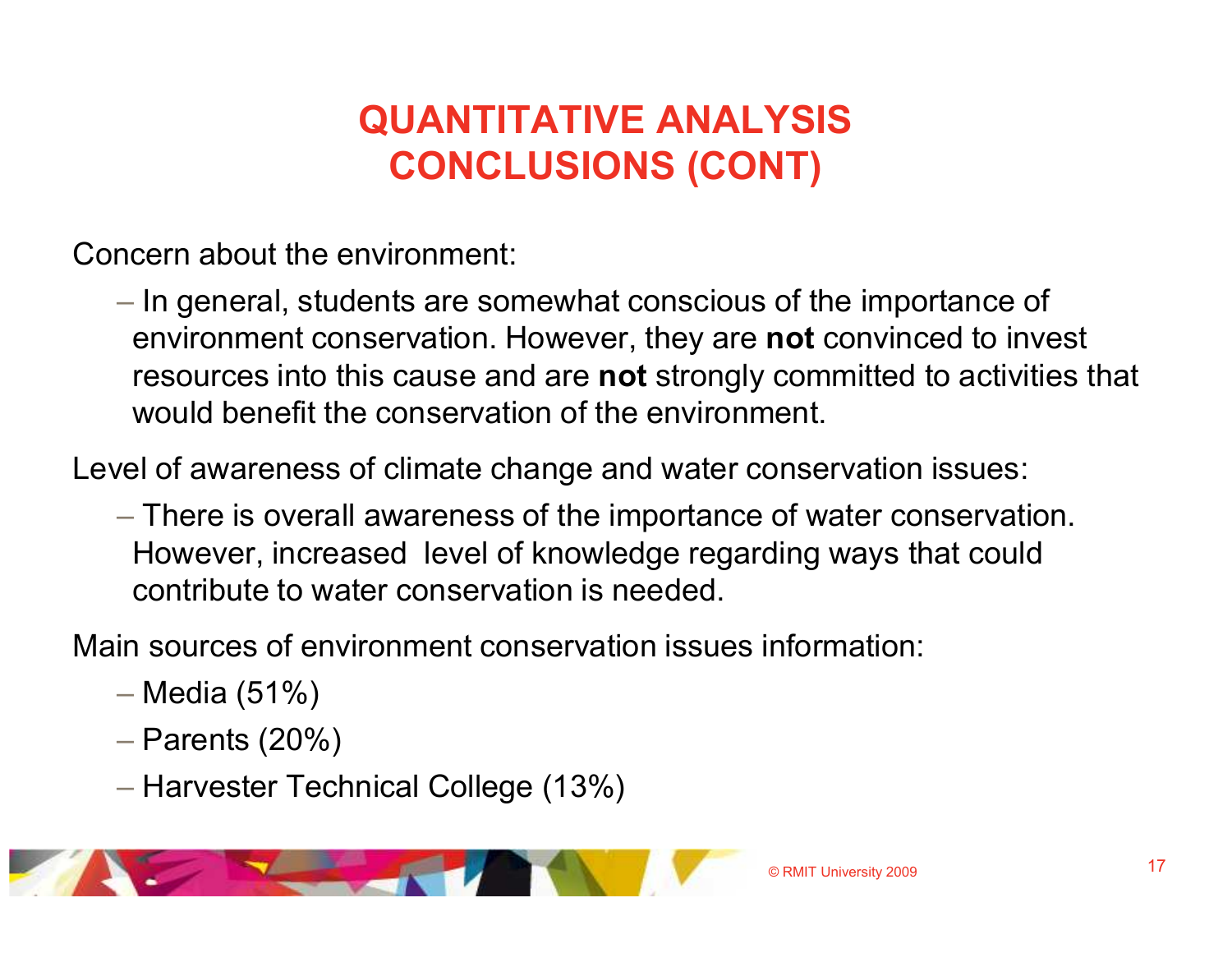- 19 semi-structured interviews were conducted
	- $-$  10 with Harvester Technical College students
	- 5 with industry stakeholders and
	- 4 with Harvester Technical College staff.

Sample profile:

–Gender distribution: 84% male-16% female

–Age:

Students: 50% were between 15 and 17 years old- 50% between 18 and 24 years old.

Majority of school educators and industry stakeholders (56%) range between 45 - <sup>54</sup> yrs; 22% range between 35 – 44 yrs with 22% between 55 -64 yrs.

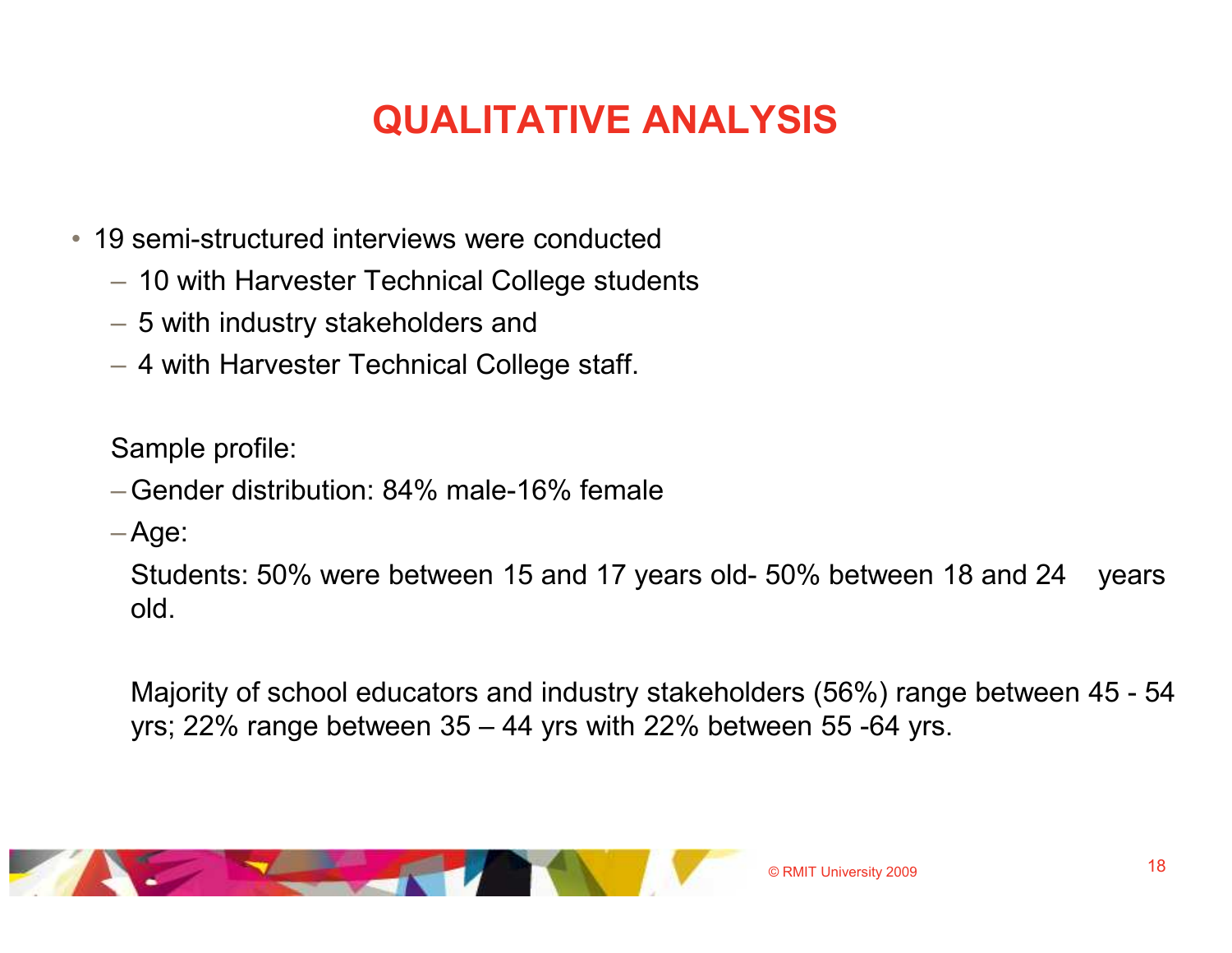#### Students' understanding about Environmental Sustainability

| <b>PARTICIPANT</b> | COMMENT                                                                                                                                                                                                                                                                                                                                                                       |
|--------------------|-------------------------------------------------------------------------------------------------------------------------------------------------------------------------------------------------------------------------------------------------------------------------------------------------------------------------------------------------------------------------------|
| Participant 1      | "I am not really sure about that".                                                                                                                                                                                                                                                                                                                                            |
| Participant 2      | "I do not know that much about that, but I know the earth it is getting hotter, and global<br>warming and the ice caps are melting and it is creating problems for arctic animals".                                                                                                                                                                                           |
| Participant 6      | "My understanding is that the world is going through some hard times at the moment as far as<br>water and other resources we are running out, and we all as a community, and as a school<br>we all have to work towards saving some water, try to, as far as Aque Dux goes this is how<br>we are helping the environment, make safe and happy building, it would save water". |
| Participant 8      | "Very basic, I have done one or two unit or modules here on environmental sustainability,<br>basically being like solar power".                                                                                                                                                                                                                                               |

Overall, the students do not have a clear understanding about environmental sustainability and are concerned about the future environmental problems until certain point. Further work needs to be done to increase understanding.

Quantitative analysis suggest greater understanding, but no willingness to commit money and effort to sustainability issues.

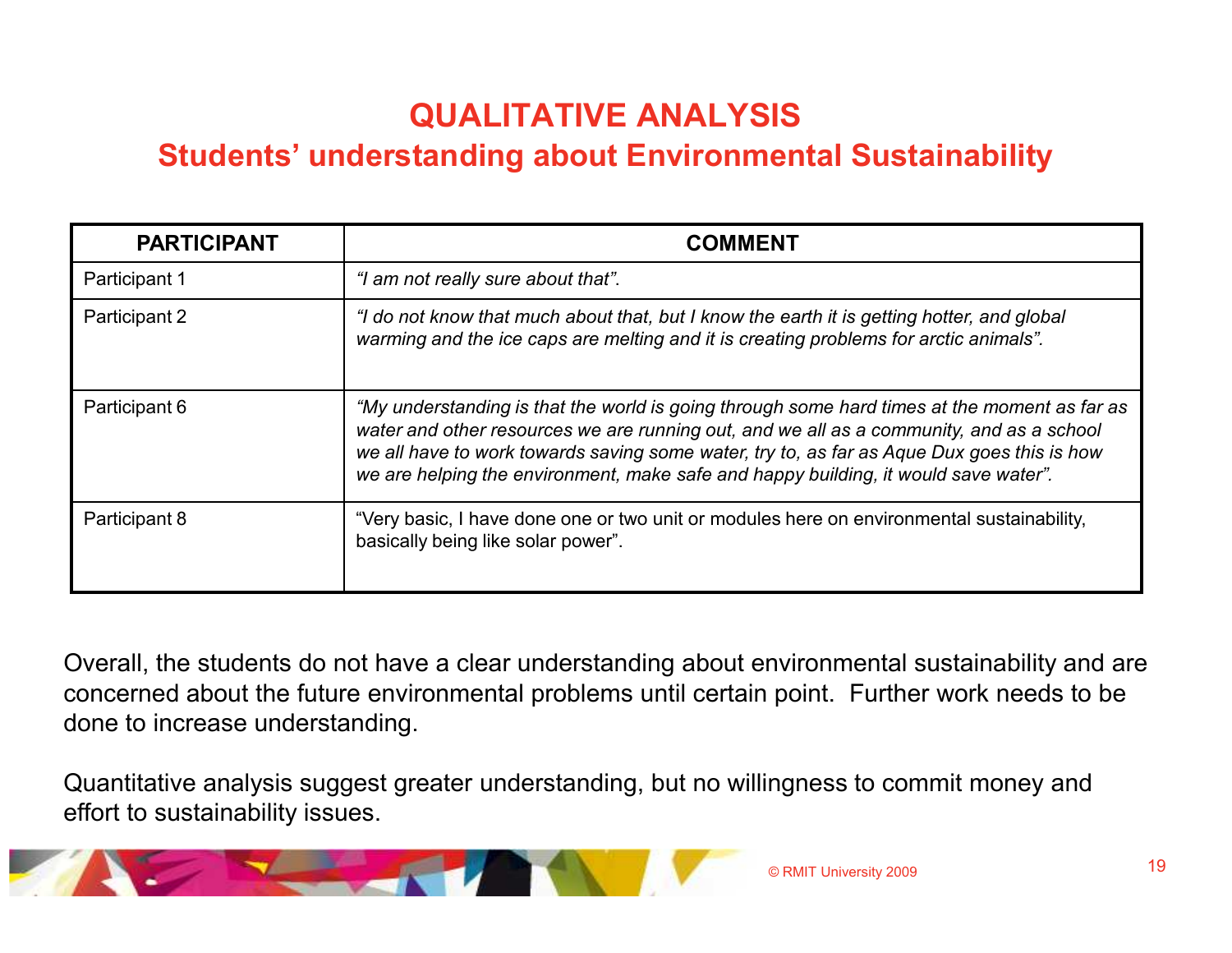## Students' Perception about the Aque Dux Project

| <b>PARTICIPANT</b> | <b>COMMENT</b>                                                                                                                                                                                                                                                                                                                                                                                                      |
|--------------------|---------------------------------------------------------------------------------------------------------------------------------------------------------------------------------------------------------------------------------------------------------------------------------------------------------------------------------------------------------------------------------------------------------------------|
| Participant 3      | "I believe it would give me a fairly knowledge on construction and like saving water, and just<br>being more energy efficient and stuffs like that.".                                                                                                                                                                                                                                                               |
| Participant 4      | "it can make a difference, by building Aque Dux thing we can actually save some more water<br>and learn more. I think it is a great idea because it is going to help our school"                                                                                                                                                                                                                                    |
| Participant 10     | "you learn a little bit more about save water and how you can help the environment, and you<br>can pass that knowledge on to other people".                                                                                                                                                                                                                                                                         |
| Participant 5      | "I am participating in this cause I am interested in new technology, new learning and because it<br>is hands on and I like to learn about new ways of doing stuffs and I want to help the<br>environment because reuse stuff and we rebuild into other stuff and all that".                                                                                                                                         |
| Participant 6      | "I think it could be very good for experience for hands on working, learning about the different<br>trades, it is going to be fun because we get to work with our friends, and learn together and help<br>each other learn and at the same time we are helping the environment, save water and just you<br>know, making a nice building. It is just looking forward to the future, we are bettering our<br>selves". |

In general, the students perceive Aque Dux as a great opportunity to learn new skills and to learn about environmental issues, and to apply their skills in a hands on project.

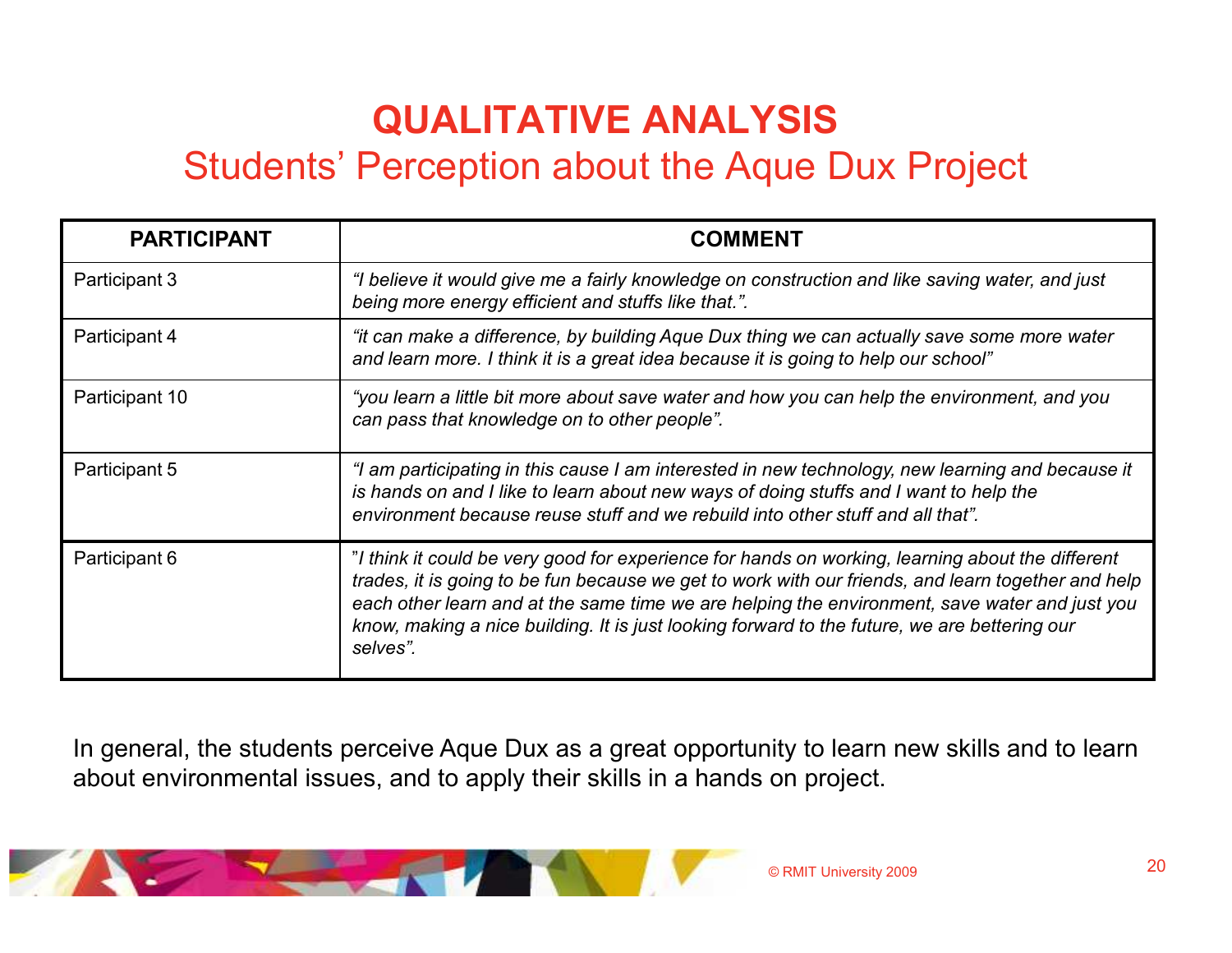## QUALITATIVE ANALYSISClimate Change Awareness among Students

| <b>PARTICIPANT</b> | <b>COMMENT</b>                                                                                                                                                                                                                                                                           |
|--------------------|------------------------------------------------------------------------------------------------------------------------------------------------------------------------------------------------------------------------------------------------------------------------------------------|
| Participant 2      | "Probably yeah, like having shorter showers, save water"                                                                                                                                                                                                                                 |
| Participant 3      | "Probably instead of driving around, riding a bike or something like that".                                                                                                                                                                                                              |
| Participant 5      | "Probably recycling, using water, cutting down the green gas emission catching the tram instead<br>of driving the car".                                                                                                                                                                  |
| Participant 1      | "Some, some of my friends are. But in general you will see that not, no really"                                                                                                                                                                                                          |
| Participant 2      | "I do not think anyone is like really interested in like the environment, but I do think that people<br>have a general understanding of how to save water by taking shorter showers, and, stuff like<br>that. But I do not think they have a great knowledge about environmental issues" |

These findings are consistent with the quantitative results and suggest a need to increase the awareness about climate change issues among students at Harvester Technical College

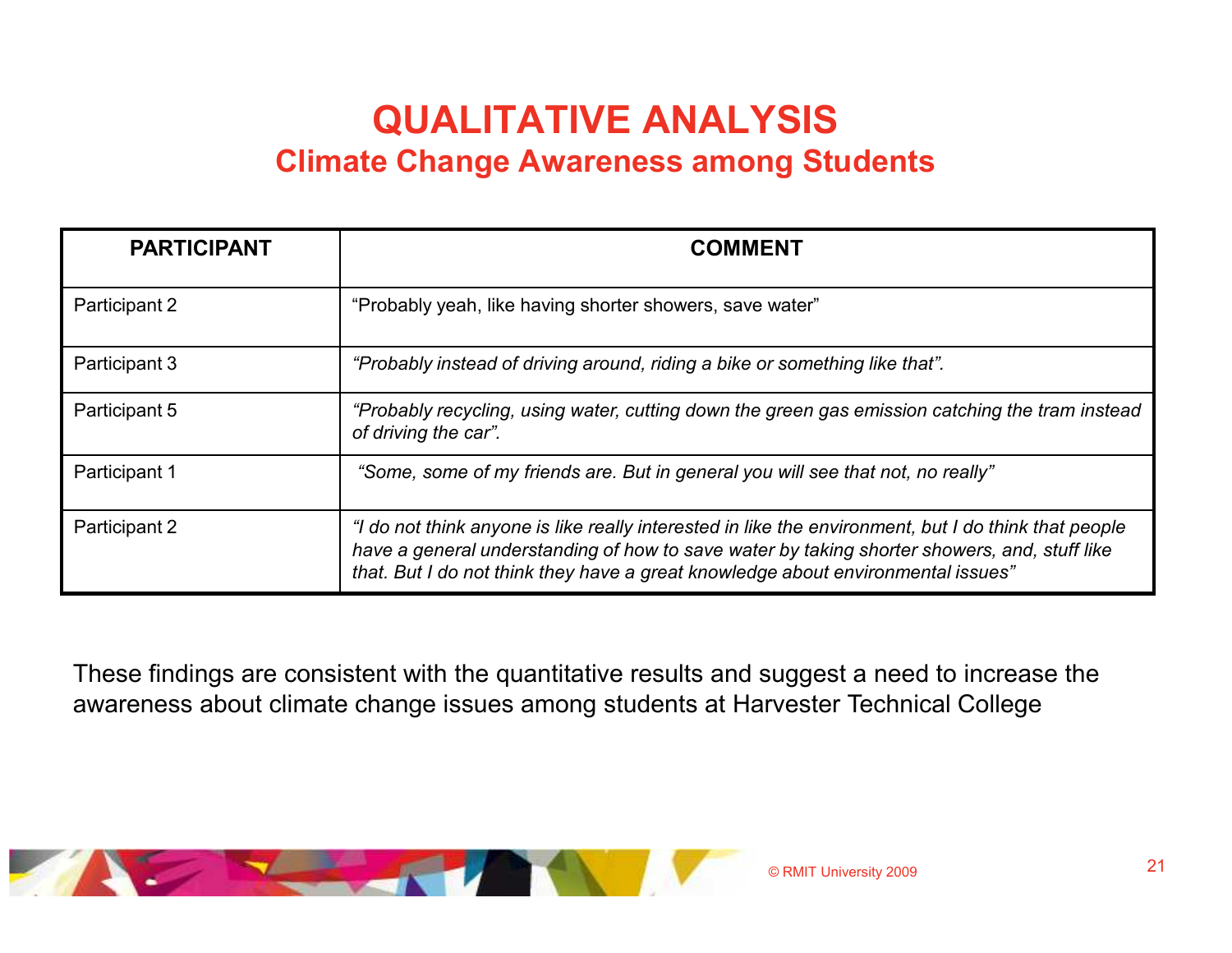#### Industry Stakeholders' understanding and Concern about Environmental **Sustainability**

| <b>PARTICIPANT</b> | <b>COMMENT</b>                                                                                                                                                                                                                                                                                                                                                                                                                                         |
|--------------------|--------------------------------------------------------------------------------------------------------------------------------------------------------------------------------------------------------------------------------------------------------------------------------------------------------------------------------------------------------------------------------------------------------------------------------------------------------|
| Participant 12     | "It is an enormous issue and we actually employ a number of environmental specialists here at<br>this organization and the industry is trying to come to terms at the moment that we need to be<br>more sustainable at the practices, to minimize the use of energy, to minimize the use of water, to<br>recycle what they can. It is an enormous issue for the whole industry" (participant 12).                                                      |
| Participant 13     | "I think the best description of environmental sustainability was the developed by the Natural Step<br>in Sweden which broken down to the system condition for environmental sustainability and then<br>you can apply that as a tool for businesses and organizations to work with it. It breaks it down to<br>the system condition, so for example for system to be environmentally sustainable it needs to<br>reduce its dependency on fossil fuels" |
| Participant 14     | "My understanding is that it is a major of an environment ability to sustain itself, so could be in<br>reference the ocean that sustain itself or the atmosphere, water, land, animals, humans, food,<br>energy. It is a transfer that is sort of my understanding, it is very simple"                                                                                                                                                                 |

The findings show a clear understanding of sustainability and a real concern about the main issues impacting on the environmental sustainability.

Through the Aque Dux project, the industry stakeholders knowledge could help increase the Harvester Technical College students' awareness and knowledge of environmental sustainability.

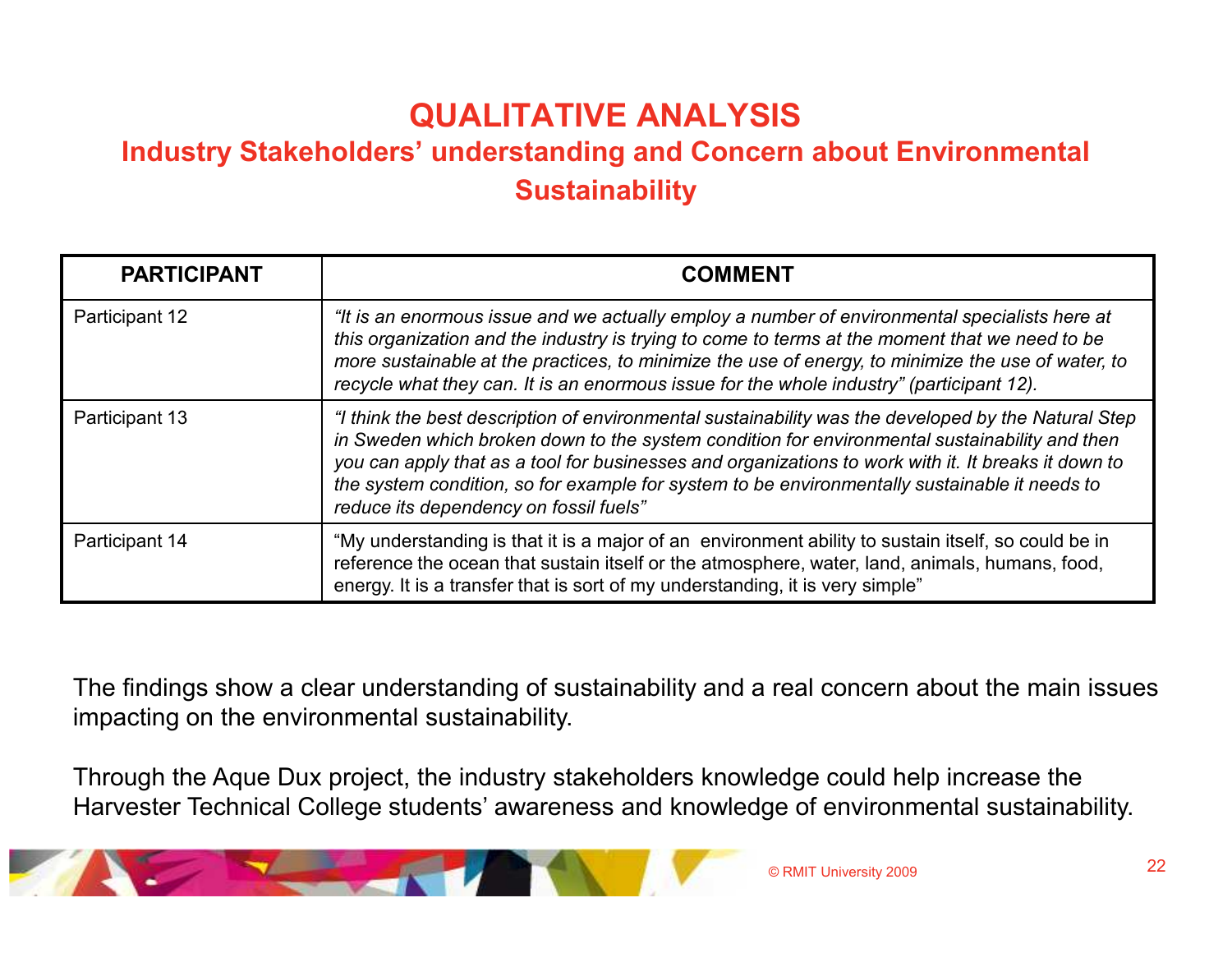### Skills transferability according to School Educators

| <b>PARTICIPANT</b> | <b>COMMENT</b>                                                                                                                                                                                                                                                                                                                                                                                                                                                                                                                                                                                                   |
|--------------------|------------------------------------------------------------------------------------------------------------------------------------------------------------------------------------------------------------------------------------------------------------------------------------------------------------------------------------------------------------------------------------------------------------------------------------------------------------------------------------------------------------------------------------------------------------------------------------------------------------------|
| Participant 11     | "All trades skills involved with construction, services and infrastructure. Like housing construction<br>being part of conservation and environmental sustainability and also by demonstration hopefully<br>learn about it".                                                                                                                                                                                                                                                                                                                                                                                     |
| Participant 14     | "I think it is a very important thing to be doing what they are doing at the Harvester College, so I<br>have put down some. Have skills such as, sustainable water use principles, plumbing skills, water<br>conservation skills, water recycling, sustainable energy -know how-, understanding of building and<br>construction, plumbing, engineering, electro technology and also they need to understand the link<br>between energy and water. But obviously these are students so maybe this is just an initial<br>understanding of bigger things"                                                           |
| Participant 15     | "I am not sure that there is so much skills that they need. I think it is just understanding of what<br>the issues are because again it is minimization of impact, so is understanding how the particular<br>materials might have a better environmental impact than others. Understanding the methodology<br>that they are taking, you know they can understand the differences between two methods and<br>what the relative benefits are. So I think beyond the actual skill of making things happened is an<br>understanding, it is more a sort of issue understanding of how the whole system fits together" |

The findings indicate that in addition to technical skills, the students need to gain a complete understanding of different construction methods and their impact on the environment.

An understanding of the big picture is advisable.

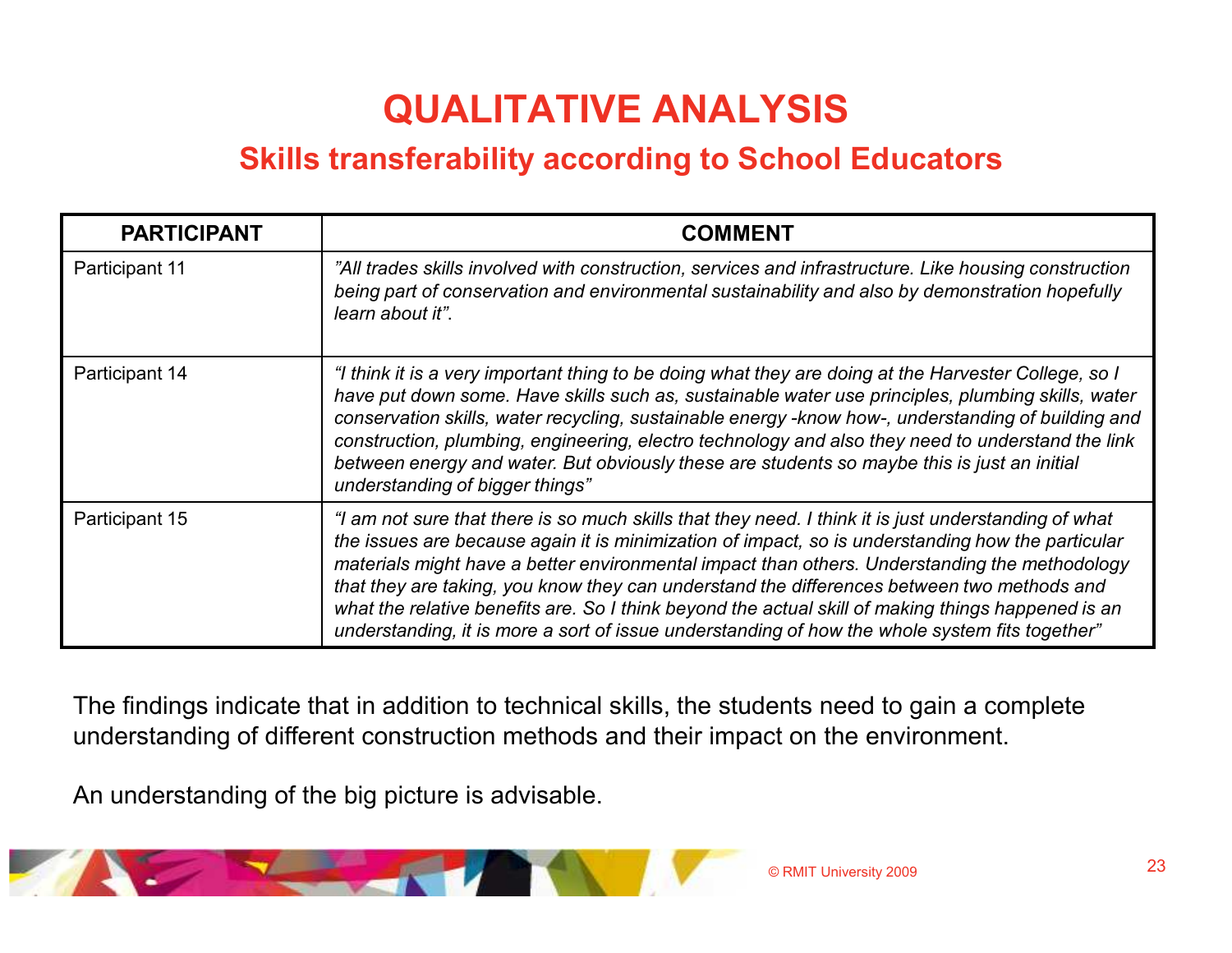#### Industry Stakeholders' Perception of the level of Awareness about Environmental issues among Students

| <b>PARTICIPANT</b> | <b>COMMENT</b>                                                                                                                                                                                                                                                                                                                                                                                                                                               |
|--------------------|--------------------------------------------------------------------------------------------------------------------------------------------------------------------------------------------------------------------------------------------------------------------------------------------------------------------------------------------------------------------------------------------------------------------------------------------------------------|
| Participant 13     | "I do not know. I would say that their awareness of water conservation is very hard since the mid<br>2000, you know when we had the water restrictions and until water restrictions I do not think there<br>was any awareness of it. I think there is a bit of an abnormally between the theory and the<br>practice. I think some students are very responsible and some are very irresponsible. I think that<br>younger generations are more aware though". |
| Participant 14     | "I do not know. I imagine that it would be a need for all the skill that I have mentioned before to be<br>developed into these graduated students. I imagine that this is something that should be definitely<br>included in the curriculum"                                                                                                                                                                                                                 |

Overall, industry stakeholders believe the level of awareness regarding environmental issues, among students, is increasing due to water use restrictions.

There appears to be a disconnect between the industry stakeholders and the students.

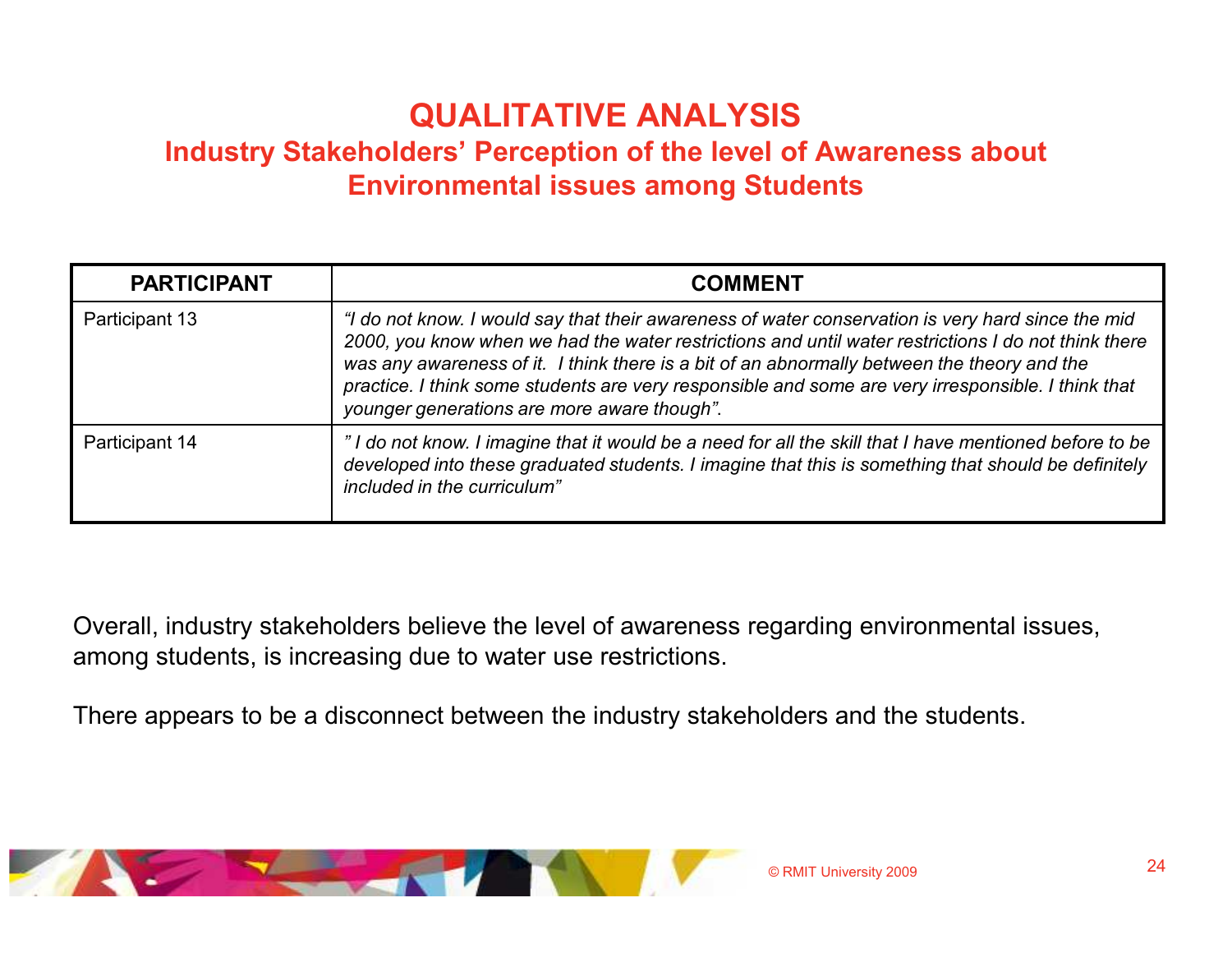#### Industry Stakeholders' Strategies to benefit Industry-Educational Institutions Environmental Sustainability Projects

| <b>PARTICIPANT</b>    | <b>COMMENT</b>                                                                                                                                                                                                                                                                                                                                                                                                                                                                                                                                                                                                                                                                                                                                                                                                                                                                                                                                                                                                                                    |
|-----------------------|---------------------------------------------------------------------------------------------------------------------------------------------------------------------------------------------------------------------------------------------------------------------------------------------------------------------------------------------------------------------------------------------------------------------------------------------------------------------------------------------------------------------------------------------------------------------------------------------------------------------------------------------------------------------------------------------------------------------------------------------------------------------------------------------------------------------------------------------------------------------------------------------------------------------------------------------------------------------------------------------------------------------------------------------------|
| <b>Participant 11</b> | "I believe they need more practical skills in the schools. Demonstration sites are probably the best ways they can<br>do that. I believe they need more hands on training, or practical training, and placing the student in the work<br>place to help them get more practical knowledge. We currently have four students from the Technical College at<br>the moment".                                                                                                                                                                                                                                                                                                                                                                                                                                                                                                                                                                                                                                                                           |
| Participant 12        | "I am not really sure. There are engineers that can learn the practical applications, more than theoretical and that<br>would be useful. What the industry values is that these projects are really relevant to their work, so if there is a<br>practical skill and it would be relevant to what they are looking for them it would be value"                                                                                                                                                                                                                                                                                                                                                                                                                                                                                                                                                                                                                                                                                                     |
| Participant 5         | "The Aque Dux project is a great example of how the industry can contribute to the implementation of<br>environmentally sustainable projects, together with education and institutions. They are working with a number of<br>key stakeholders such as: Bell Environmental, RMIT, Harvester-the College- and the Smart Water Fund, are<br>there also potential side holders that would come across through the project, master plumbers, funding<br>(plumbing) union, funding industry commission and so and so, it is a really good example". The industry<br>stakeholders also suggest the need of large companies in investing more resources in education, to make a real<br>positive impact in the education system, as can be concluded form the following quote, "I know the industry has<br>the resources, specially some of the largest companies, have the resources to contribute to education and<br>institutions at a minimum cost for themselves but in a way that could really have a tremendous impact on the<br>education system" |

Industry stakeholders acknowledge the need for increasing the contribution towards collaborative projects and the need to focus those efforts on projects that have practical applications

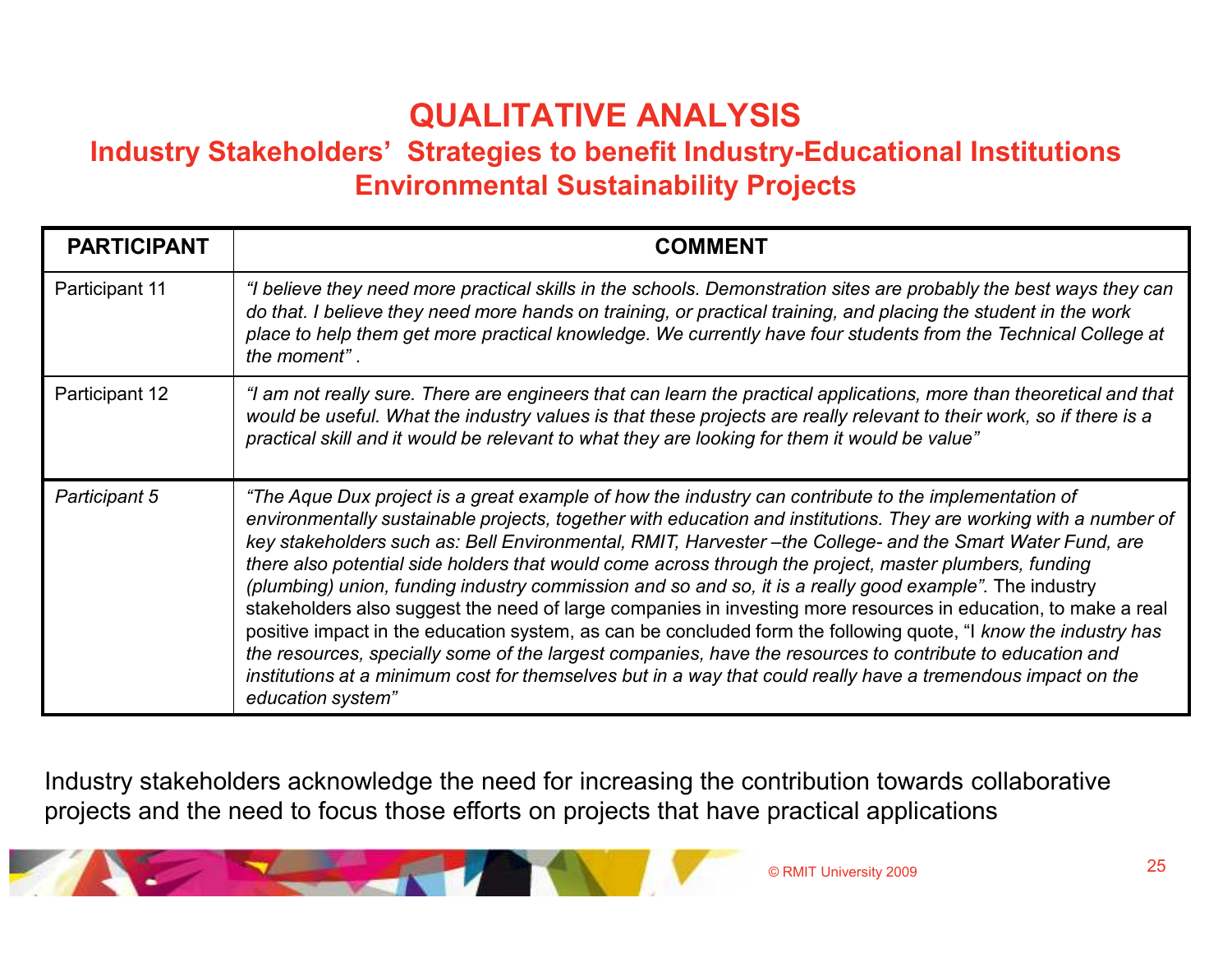#### QUALITATIVE ANALYSIS School Educators' Understanding and Concern about Environmental **Sustainability**

| <b>PARTICIPANT</b> | <b>COMMENT</b>                                                                                                                                                                                                                                                                                                                                                                                                                                       |
|--------------------|------------------------------------------------------------------------------------------------------------------------------------------------------------------------------------------------------------------------------------------------------------------------------------------------------------------------------------------------------------------------------------------------------------------------------------------------------|
| Participant 16     | "My personal understanding of it, is that it is crucial that we do something about it. I think I know as much<br>as the average person will know about it. I have done some trying in something called the closed system<br>which looks at sustainability in a broader sense, business sustainability; economic sustainability and I can<br>see how all of the concepts are connected"                                                               |
| Participant 19     | "I think it is about, as humans leaving the less trace possible. I think it means we all produce less scars in<br>our environment, so the using the goods and properties of the earth in a practical way better for us without<br>degrading the environment and in a way trying utilize the nature trying to replenish, and just awareness<br>and encouragement of the life style that is less and less dependent on the industrial complex I think" |

The findings suggest a clear understanding of environmental sustainability issues among school educator stakeholders.

Willingness to investigate and gain further understanding to get the message across to the students.

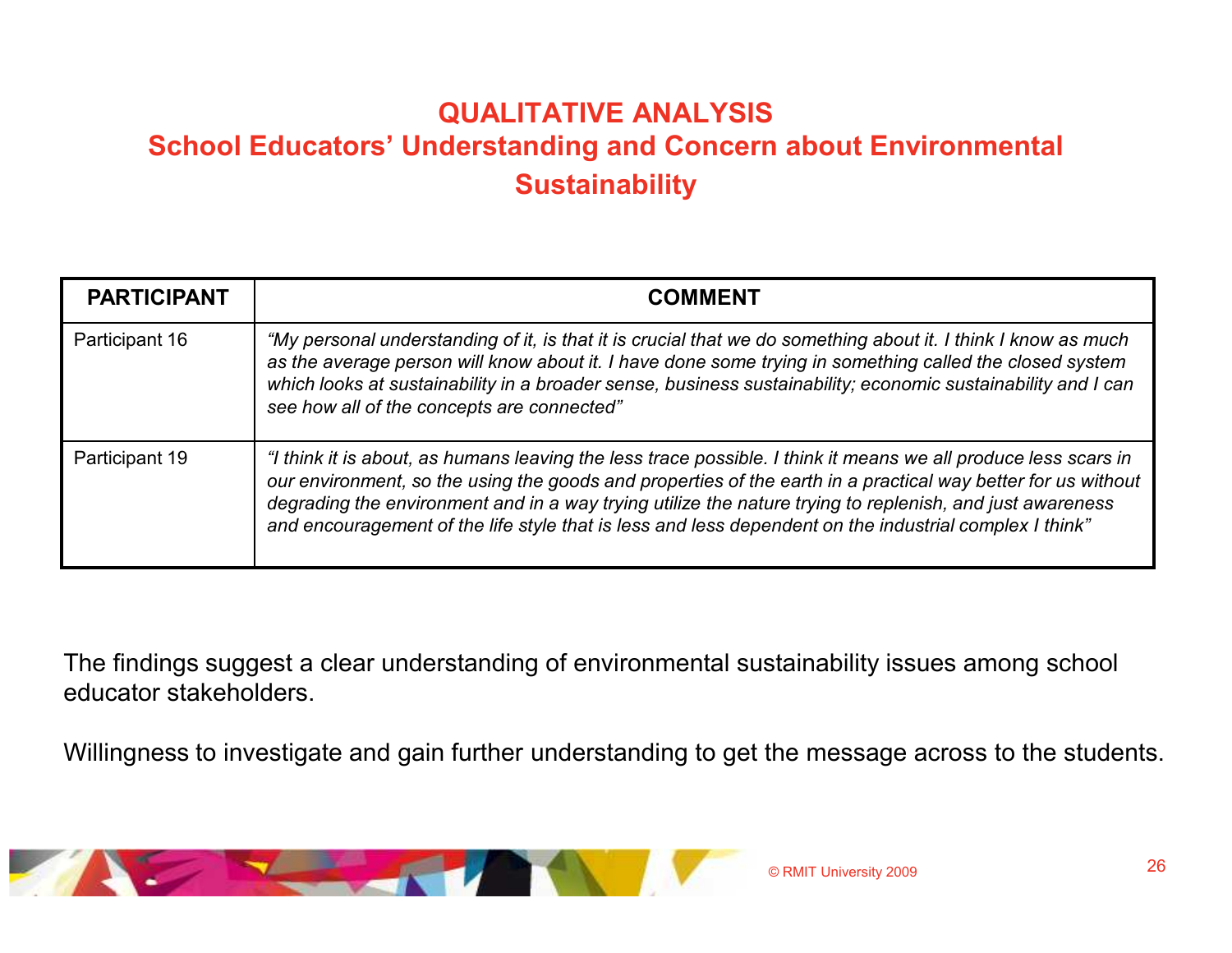### QUALITATIVE ANALYSISSkills transferability according to School Educators

| <b>PARTICIPANT</b> | <b>COMMENT</b>                                                                                                                                                                                                                                                                                                                                                                                                                                                                                                                                                                                                                                                                                                                                                               |
|--------------------|------------------------------------------------------------------------------------------------------------------------------------------------------------------------------------------------------------------------------------------------------------------------------------------------------------------------------------------------------------------------------------------------------------------------------------------------------------------------------------------------------------------------------------------------------------------------------------------------------------------------------------------------------------------------------------------------------------------------------------------------------------------------------|
| Participant 16     | "Well I think that the greatest skill is in being adaptable to change, and being open to innovation and new<br>ideas in their particular trade areas, is being willing to experiment with new products and new techniques"                                                                                                                                                                                                                                                                                                                                                                                                                                                                                                                                                   |
| Participant 18     | "Well for me is a learning tool, the Aque-Dux thing, and the environmental thing, is learning. Also all sort of<br>things you can apply the learning, to organization, then the thinking and then the creativity, the design, the<br>reflection, there is just so many things that you can apply by learning through this project, so first of all I<br>would say trades. Well the first thing is safety, once that whole thing has been completed and running,<br>then it leads itself to students using it to teach to other students and then furthering and developing, taking<br>into the community, and then from the community back into it. This is a whole range of things, but really<br>the only thing I could think they really need to know is how to be safe". |

Overall, school staff suggest that an openness to change, through learning, may have a positive impact on environmental sustainability.

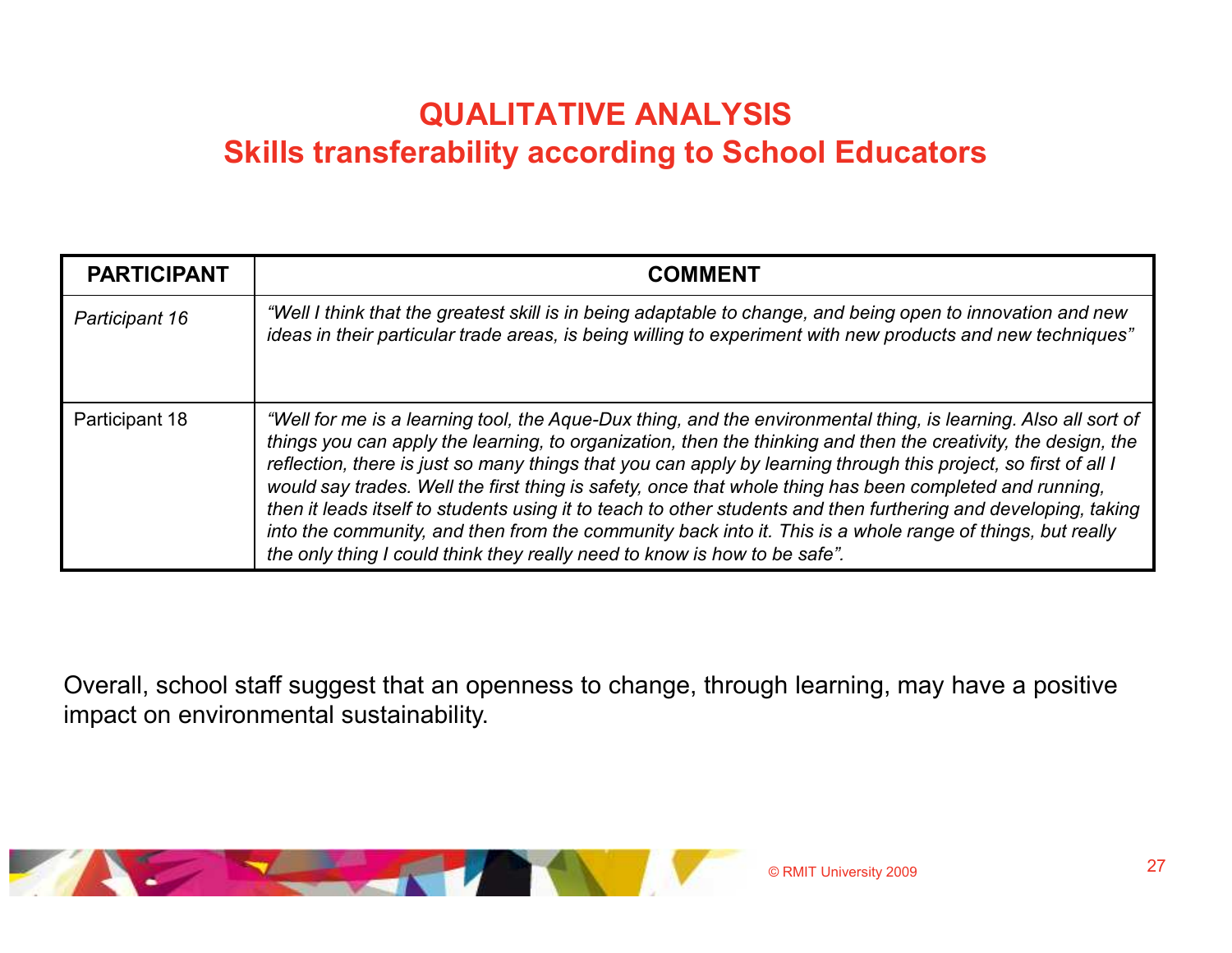#### School Educators' Perception of the Level of Awareness about Environmental issues among Students

| <b>PARTICIPANT</b> | <b>COMMENT</b>                                                                                                                                                                                                                                                                           |
|--------------------|------------------------------------------------------------------------------------------------------------------------------------------------------------------------------------------------------------------------------------------------------------------------------------------|
| Participant 19     | "I think this building itself could teach the students a lot about vary of recycling water. I do not think that<br>the society is conscious I think there is not community awareness, so I suppose the students have not<br>more concern about it than they have about any other things" |
| Participant 17     | "I think it is getting better and better, there is still a lot of education that needs to be put out there, to make<br>everybody, not just students, but everybody be aware of sustain environment. Still needs a lot of work"                                                           |

There is a consensus among school staff regarding the need to increase student awareness about environmental issues.

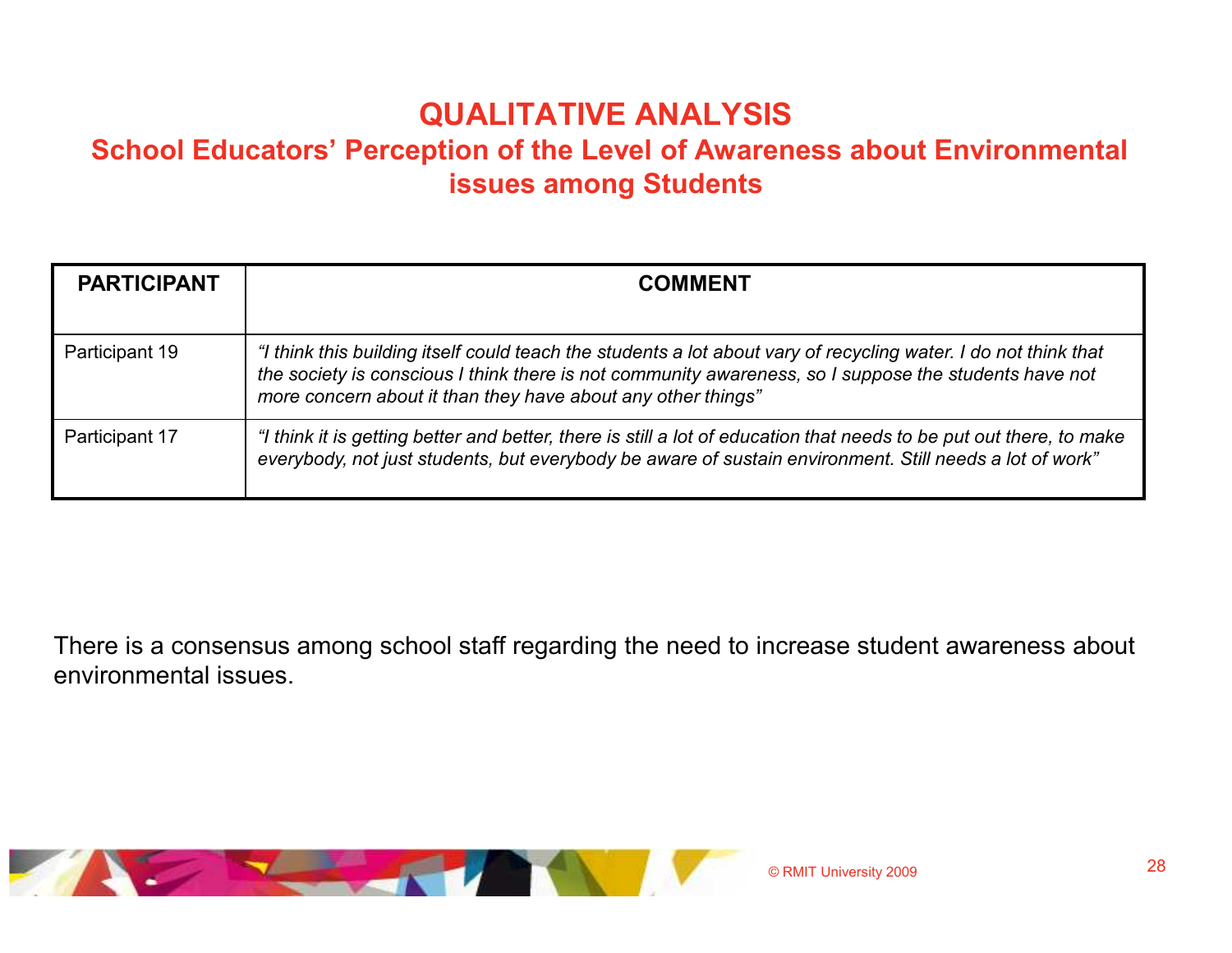#### School Educators' Strategies to benefit Industry-Educational Institutions Environmental Sustainability Projects

| <b>PARTICIPANT</b> | <b>COMMENT</b>                                                                                                                                                        |
|--------------------|-----------------------------------------------------------------------------------------------------------------------------------------------------------------------|
| Participant 17     | "I think that a place where they can see what is real, and they can do real things is what needs it. So they<br>can visualize the result, and actually do the result" |
| Participant 18     | "I think things like this, like the Aque-Dux project. That is why this is such a great idea; because it is a<br>working model"                                        |

In general, the school stakeholders believe there is a need to increase the number of collaborative projects between schools and industry, where students can apply their knowledge though practical experiences.

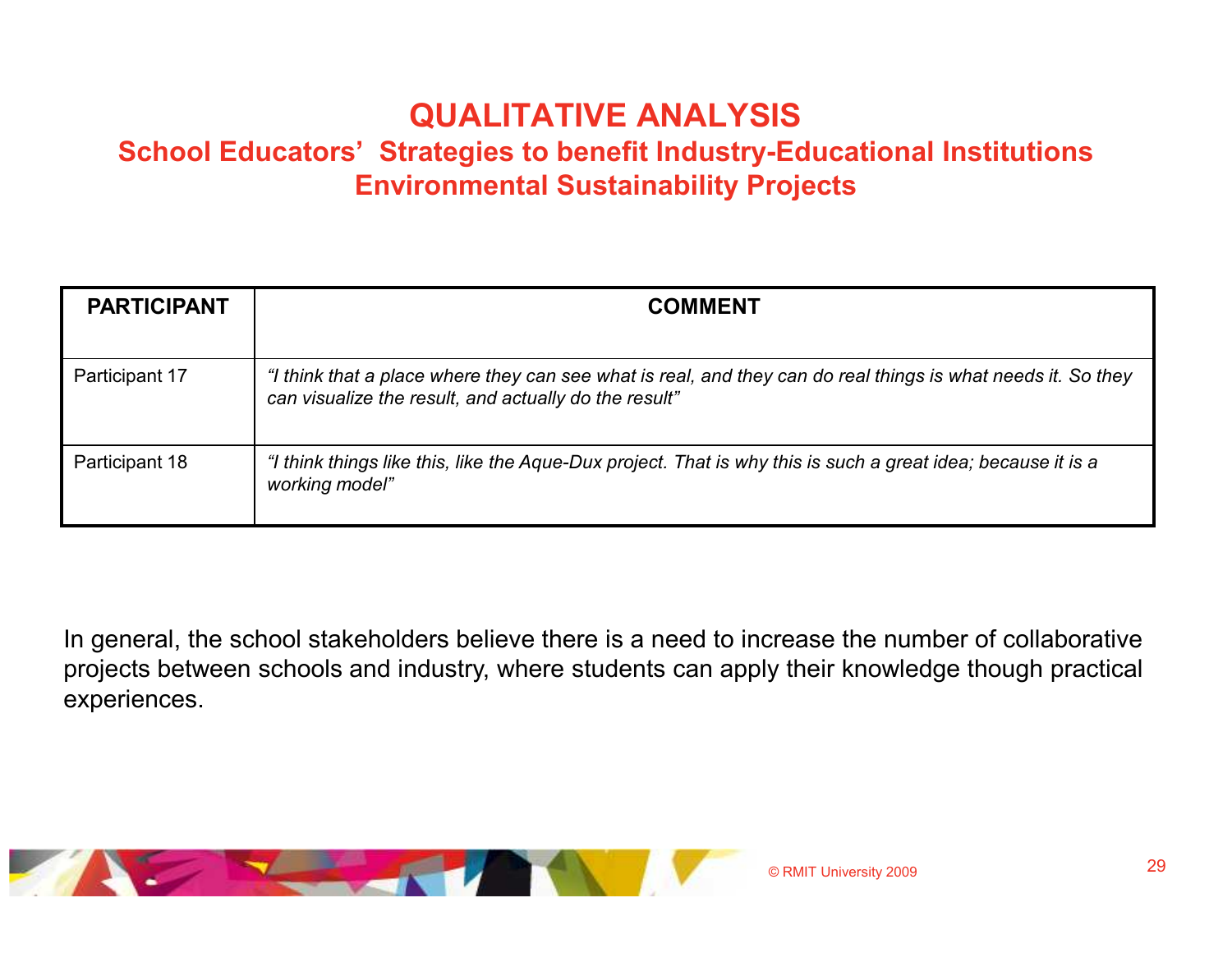### QUALITATIVE ANALYSIS CONCLUSION

| <b>Stakeholder</b>                     | <b>Environmental</b><br><b>Sustainability</b><br>Concern/<br><b>Understanding</b> | <b>Transferability of</b><br><b>Skills</b> | <b>Awareness about</b><br>environmental<br>issues among<br><b>students</b> | <b>Strategies to benefit Industry-</b><br><b>Educational Institutions</b><br><b>Environmental Sustainability</b><br>Projects.                                                                                                                |
|----------------------------------------|-----------------------------------------------------------------------------------|--------------------------------------------|----------------------------------------------------------------------------|----------------------------------------------------------------------------------------------------------------------------------------------------------------------------------------------------------------------------------------------|
| <b>Students</b>                        | <b>Basic</b>                                                                      | <b>Current Skills</b>                      | <b>Basic</b>                                                               | Need for hands on projects                                                                                                                                                                                                                   |
| <b>Industry</b><br><b>Stakeholders</b> | Advanced                                                                          | <b>Technical and</b><br>managerial skills  | <b>Basic</b>                                                               | Need for increasing the<br>contribution towards educational<br>projects and in particular projects<br>that have practical applications                                                                                                       |
| <b>School</b><br><b>Educators</b>      | Advanced                                                                          | <b>Technical and</b><br>managerial skills  | <b>Basic</b>                                                               | Agree with industry stakeholders<br>about the need for contributing<br>towards educational projects and<br>in particular projects that have<br>practical application<br>This type of project should gain<br>further attention from the media |

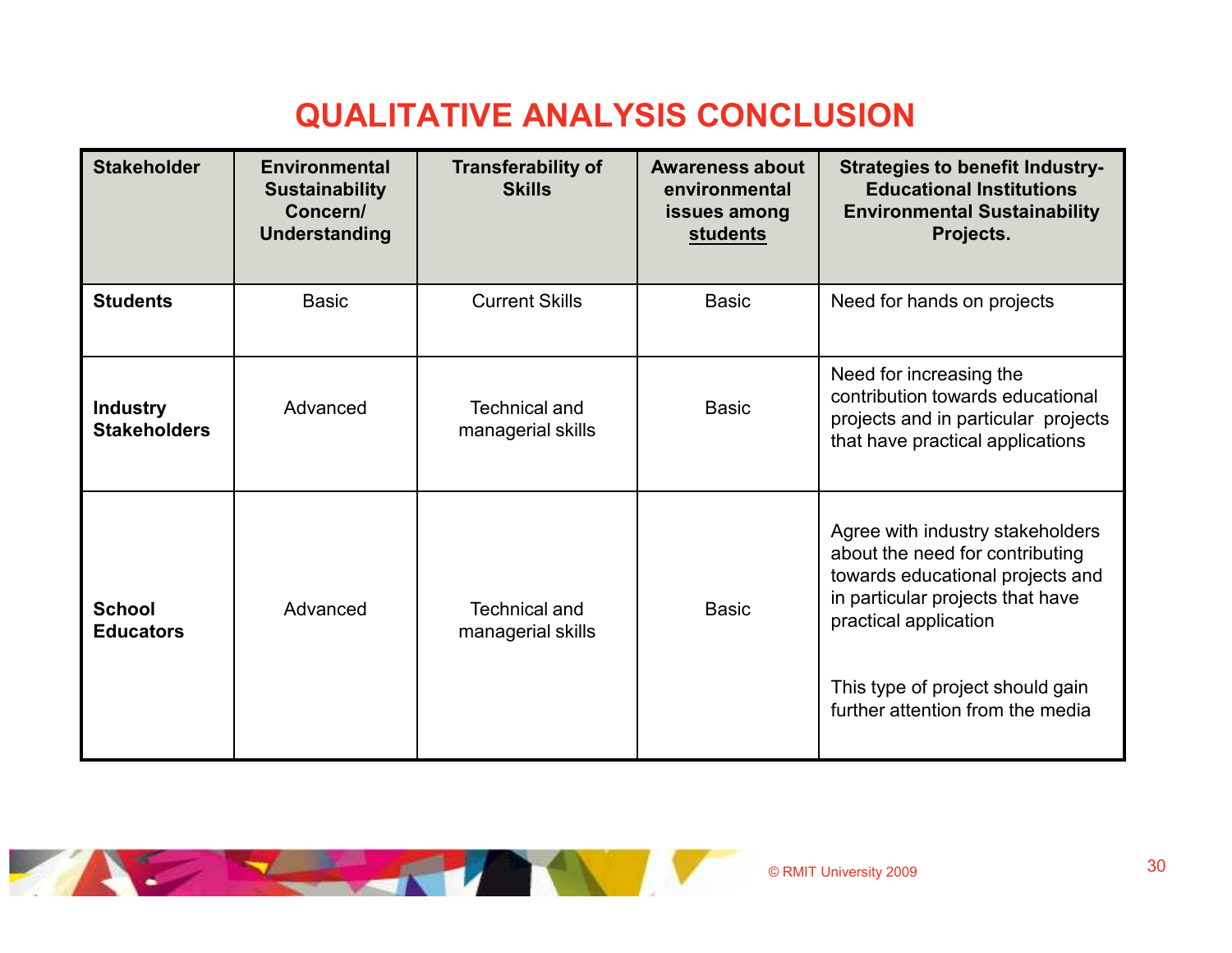## INTEGRATED MODEL

Model of Sustainability Awareness



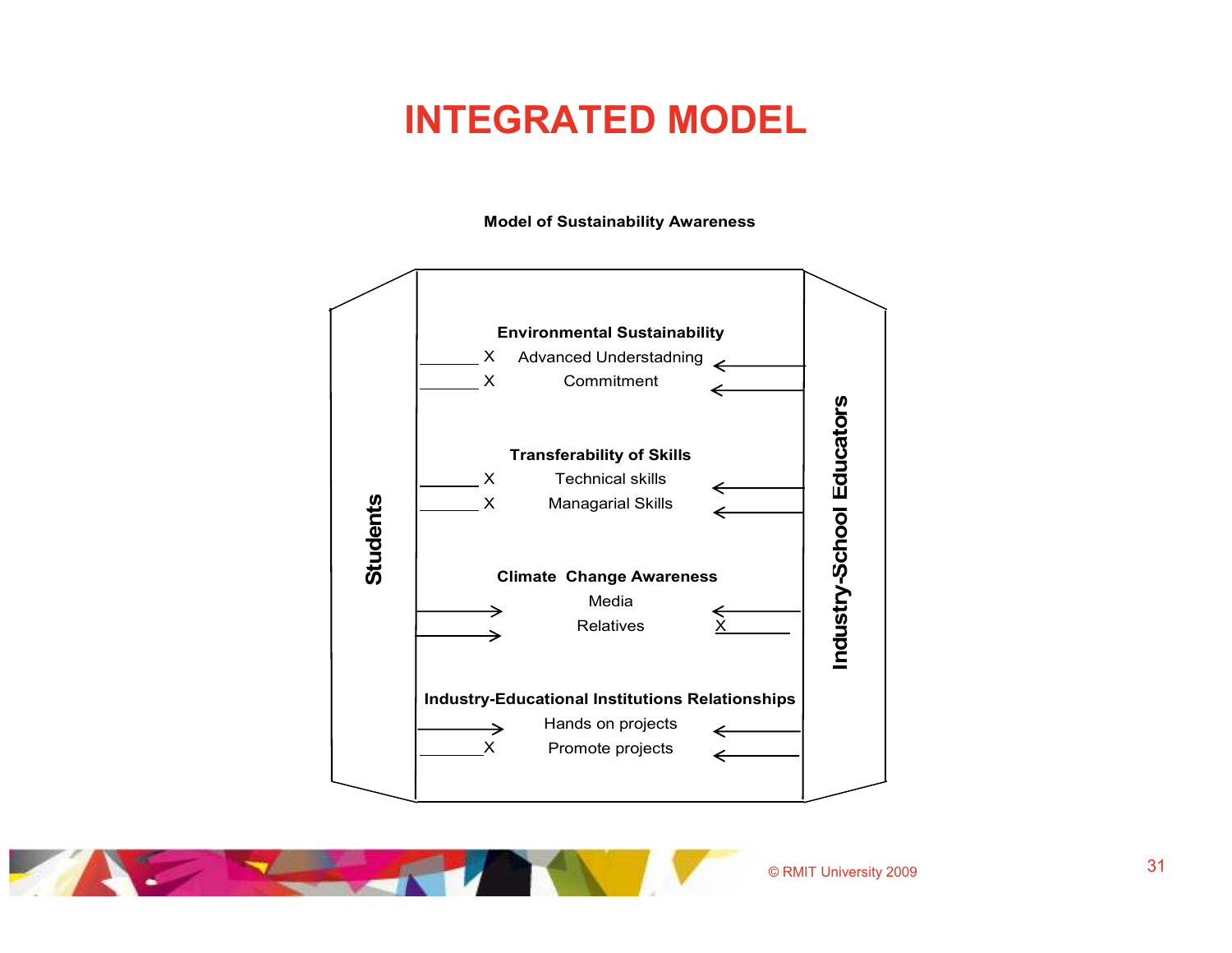# **CONCLUSION**

#### Understanding of Environmental Sustainability

- Students have a limited understanding of environmental sustainability
- Industry and School Educators have an advanced understanding of environmental<br>sustainability and are interested in research about it. sustainability and are interested in research about it.

#### Transferability of Skills

- Students do not identify the skills needed to contribute towards environmental projects
- Industry and School Educators suggest the need for:<br>a Technical akillar alectrical planning, decise engineer i) Technical skills: electrical planning, design, engineering, carpentry, landscaping and plumbing

ii) Managerial Skills: Time management, adaptability to change, being open to innovation and new ideas, willing to experiment with new products and new techniques

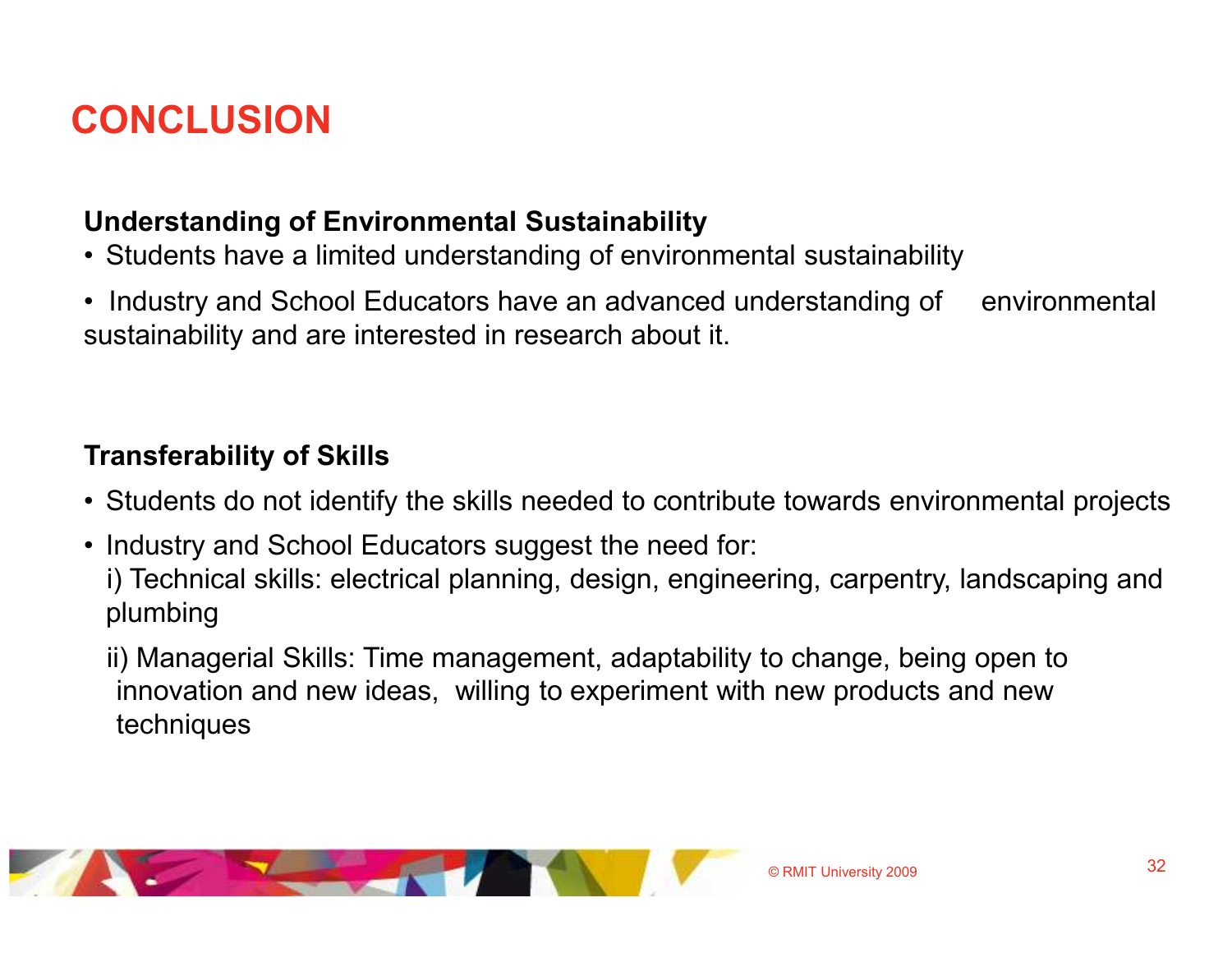# CONCLUSION (CONT')

#### Climate Change Awareness

- All stakeholders (students, school educators and industry) acknowledge the international series awaition of the media and its role in increasing environmental issues await importance of the media and its role in increasing environmental issues awareness
- Students highlight parental and relative's influence in raising their awareness of<br>climate change climate change

#### Industry-Educational Institutions Relationships

- All stakeholders (students, school educators and industry) suggest the urgent need<br>for hands on Industry-Educational partnership projects to enrich the student learning for hands on Industry-Educational partnership projects to enrich the student learning experience
- Industry and school educators highlight the importance of promoting this type of<br>Internally and externally to Harvester Technical College project in all contexts eg internally and externally to Harvester Technical College

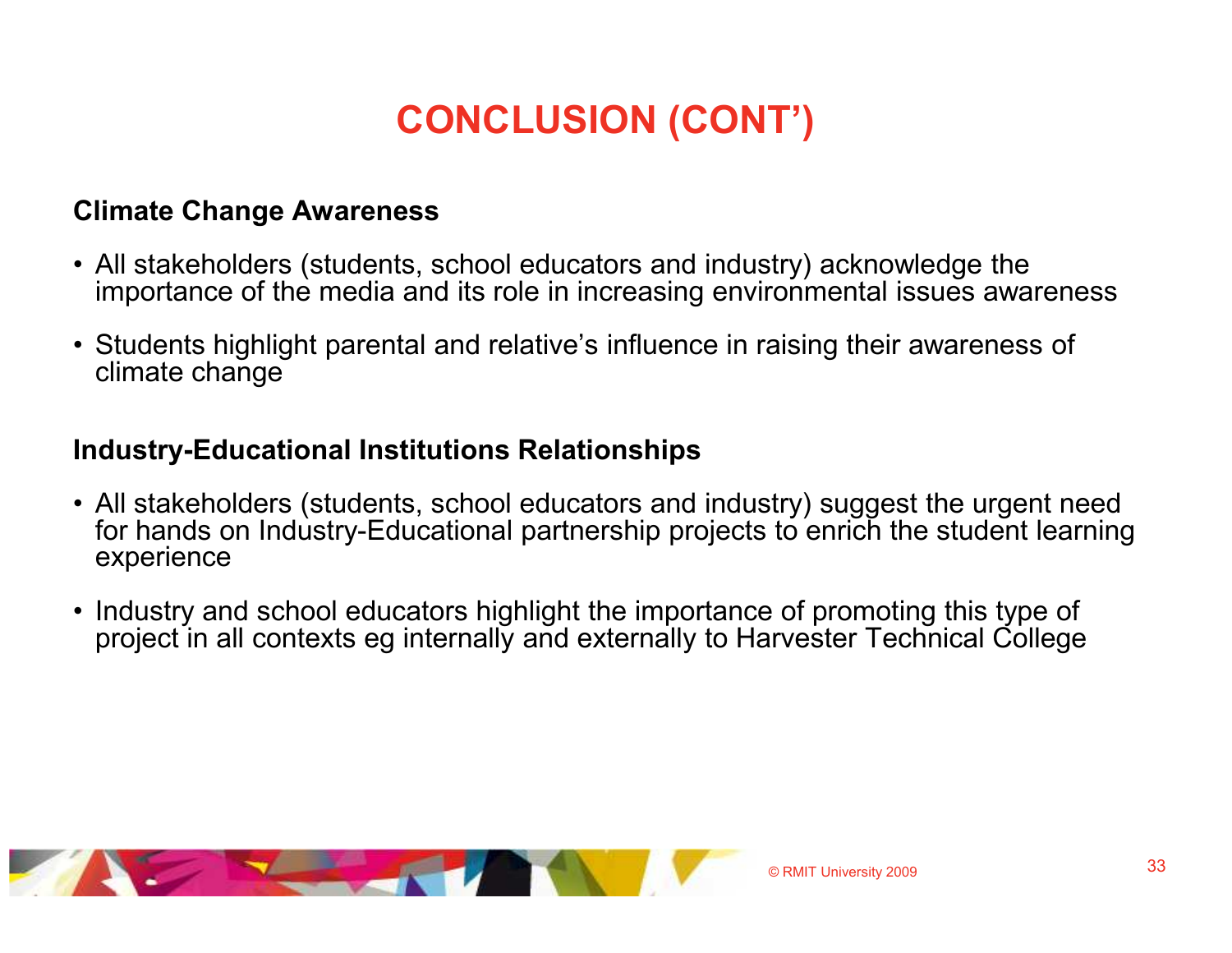# NEXT STEPS

- Develop set of recommendations
- Disseminate findings and recommendations
- Conduct stage 2 to uncover any changes in perceptions, awareness and understanding towards environmental conservation once the demo site construction is finalised

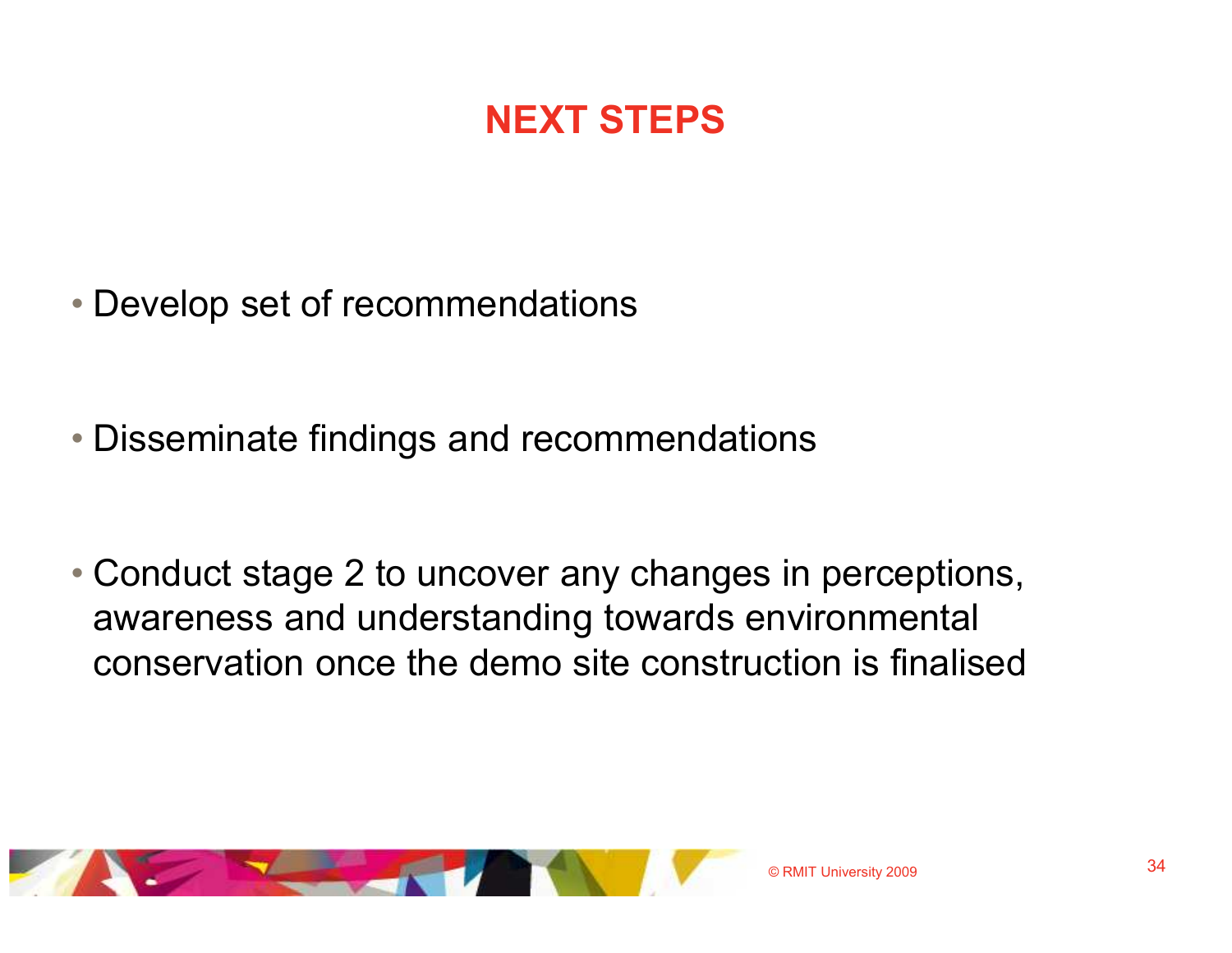## Curriculum Research

- Whole-school approaches to sustainability: An international review of wholeschool sustainability programs. A report prepared by the Australian Research Institute in Education for Sustainability (ARIES) for The Department of the Environment and Heritage, Australian Government.
- Traditional approaches to environmental education (EE) saw students as needing to have positive experiences within the environment and learn values to appreciate and protect the environment2. At the same time it has been increasingly recognised through research and educational literature that awareness raising and experiences in nature is not sufficient in itself to lead towards a more sustainable future3. An extension of this interpretation of EE was to view the school as not only as training grounds for environmental management, but to showcase it as a site of good practice in EE for the community4.

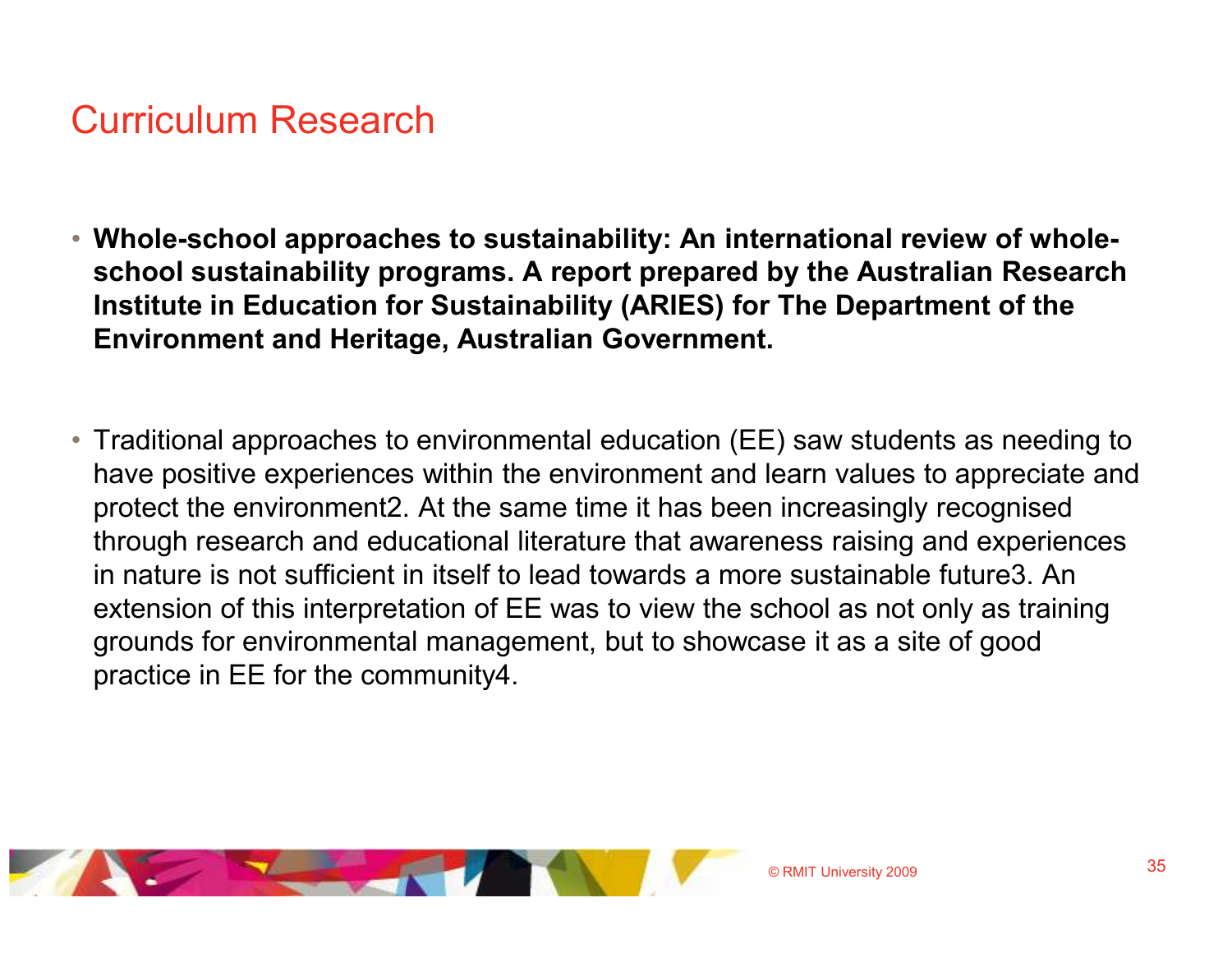## Curriculum Research

- Action on issues of ecological significance often requires changes in personal behaviour and political consensus on technologies to support these changes. For example, current education for sustainability is at a turning point where the focus is shifting from an understanding of the scientific and technical issues to a more holistic approach where the tools for cultural values and behaviour change are being explored.
- A recent online pamphlet for the National Centre for Sustainability's Vocational Certificate in Education and Training for Sustainability paraphrased Al Gore's statement that in order to transition to a low carbon sustainable future we need to know more about facilitating people to make those changes.

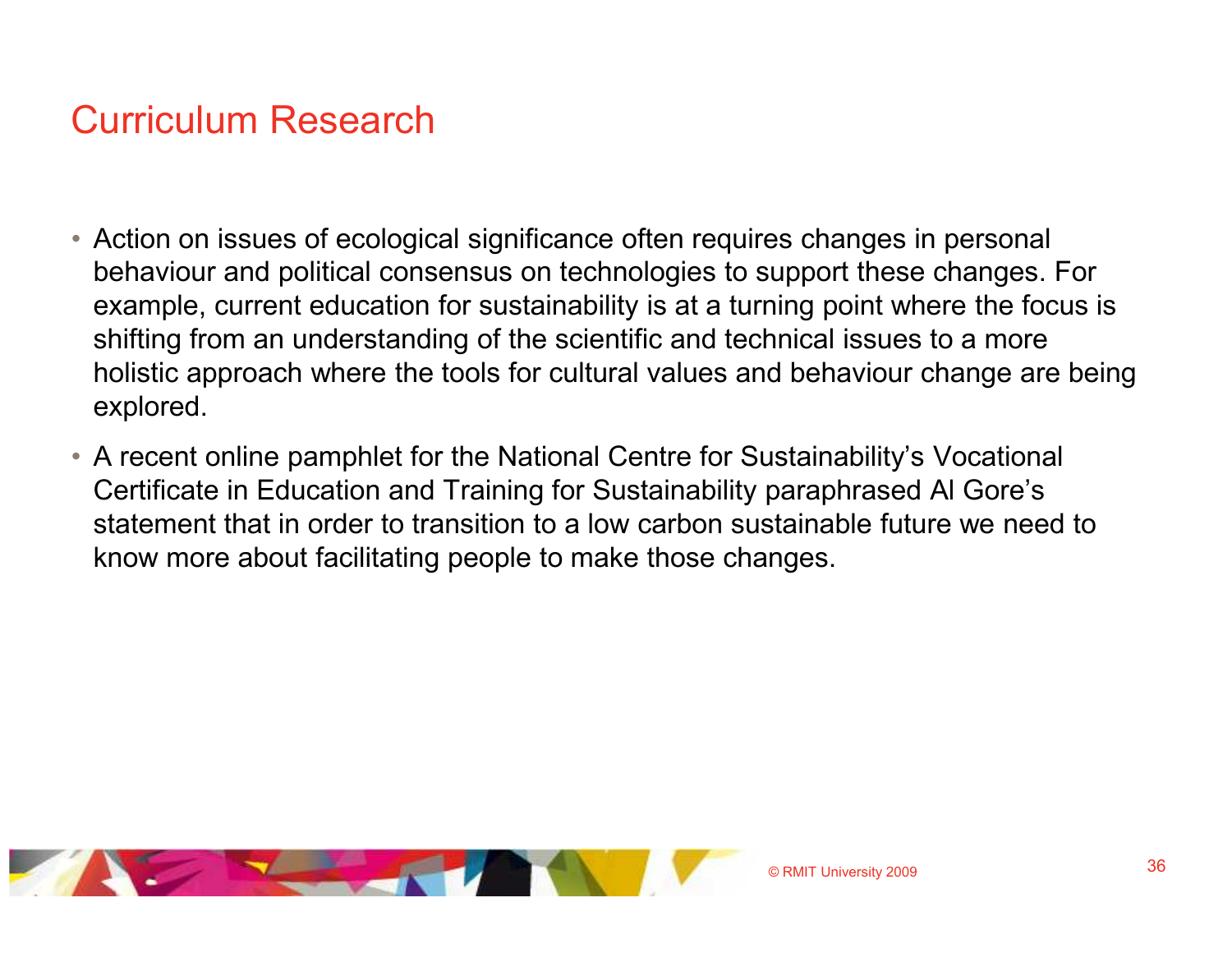## Curriculum Research

- The Sustainability Curriculum Framework: A Guide for Curriculum Developers and Policy Makers (2010) states that "education for sustainability is not simply the acquisition of knowledge or skills, but a total approach which generates motivation and commitment to take sustainability action for improved outcomes for a sustainable world."
- Similarly, the National VET Sector Sustainability Policy and Action Plan (2009-2012) clearly identifies skills for sustainability as both "those technical skills applied in both existing and emerging semi-skilled, trade, para-professional and professional occupations to achieve a sustainable work outcome" and "generic skill areas such as sustainable approaches, innovation and problem solving".

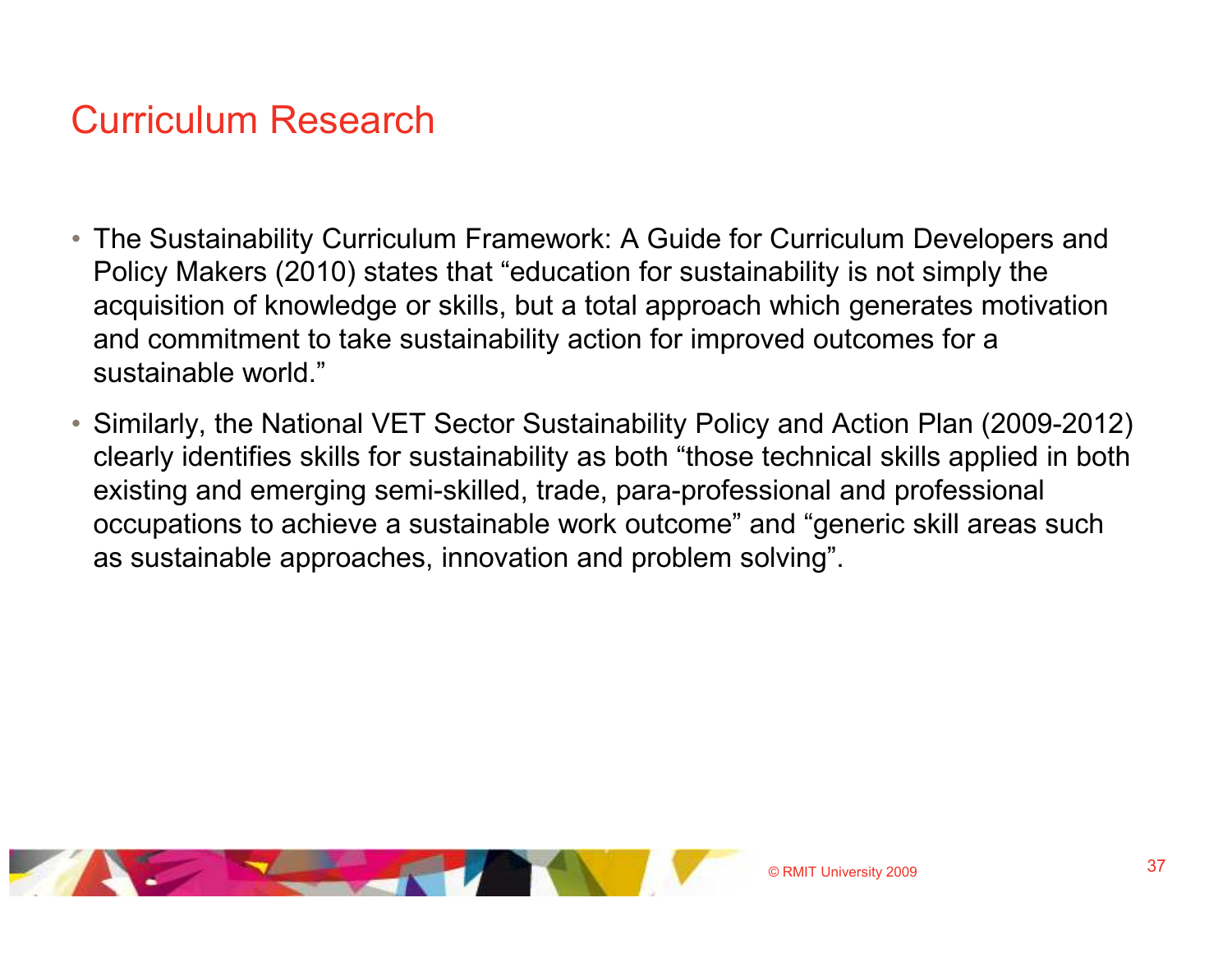## Curriculum Development and Applied Learning Pedagogy

- The assumption underpinning the curriculum design was that students would be more engaged in learning about sustainability principles and practices if involved in "hands on" projects supported by industry partners and linked to an authentic outcome, where students could see the results of their learning, "own" the product and feel connected to the world of work and the community.
- Applied learning pedagogy, which includes a strong emphasis on work-based, or at least work-like, learning, informs the VET and VCAL curriculum design and delivery in a post-compulsory senior secondary setting.

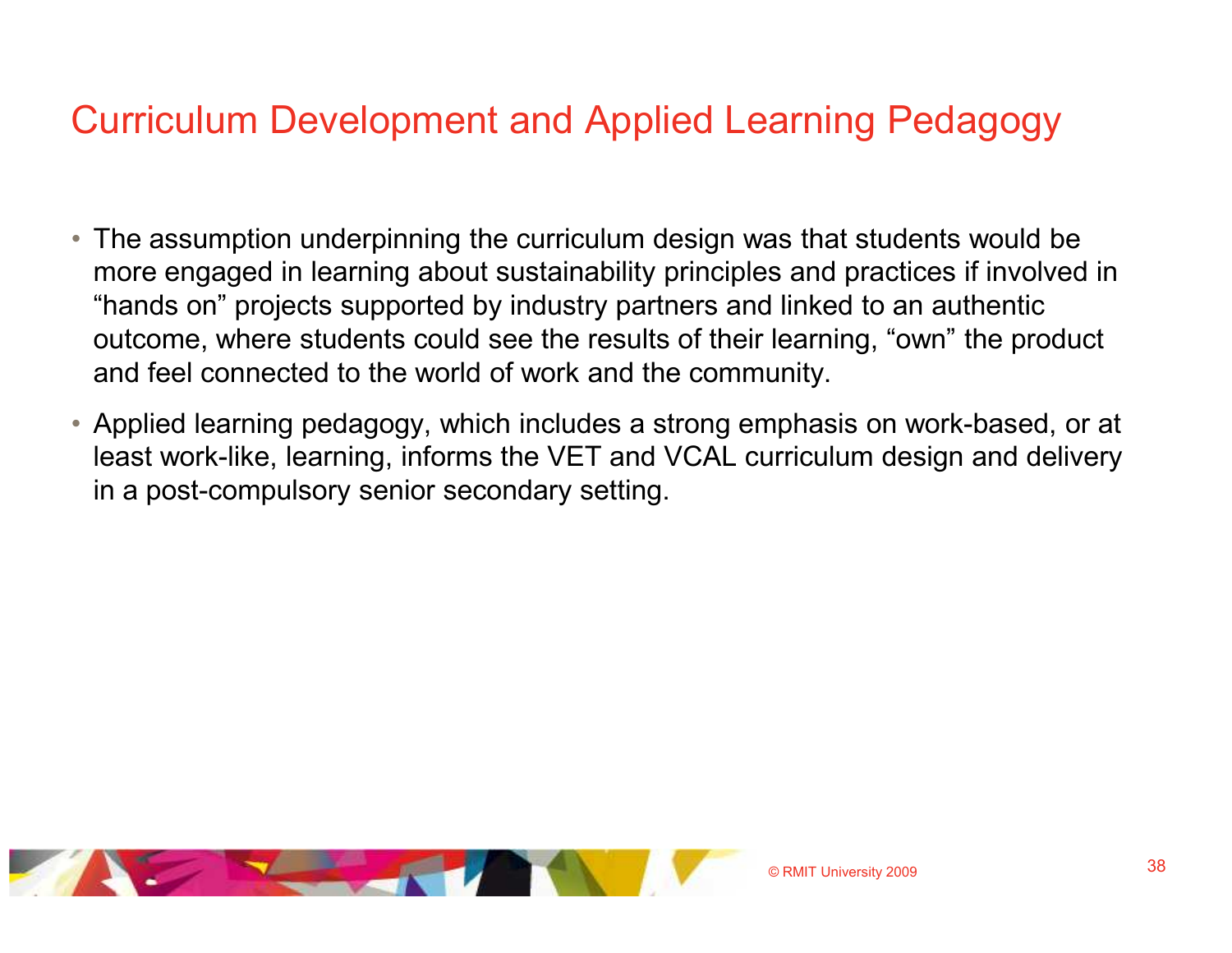# Applied Learning Pedagogy

- The Victorian Curriculum Assessment Authority (VCAA) refers to the fact that applied learning is an approach where there is a shift to an emphasis on 'real life' and 'real world' situations outside the classroom. Applied learning in VCAL is not simply 'hands on' learning but equal importance is placed on theory and application where "the theoretical understandings and knowledge required to complete a task will be drawn out from the context, which also provides the opportunity to use and apply what has been learnt" (VCAA 2006).
- Principles such as 'Start where learners are at', 'Connect with communities and real life experiences', and 'Build resilience, confidence and self worth – consider the whole person' are salutary given the context of this paper. Much innovative practice has emerged from the application of applied learning principles, however there is still a lag between theory and practice and a there is lot more to be learned about effective delivery, particularly given the challenging backgrounds and behaviours of some of the students (Blake 2006; Harrison 2007).

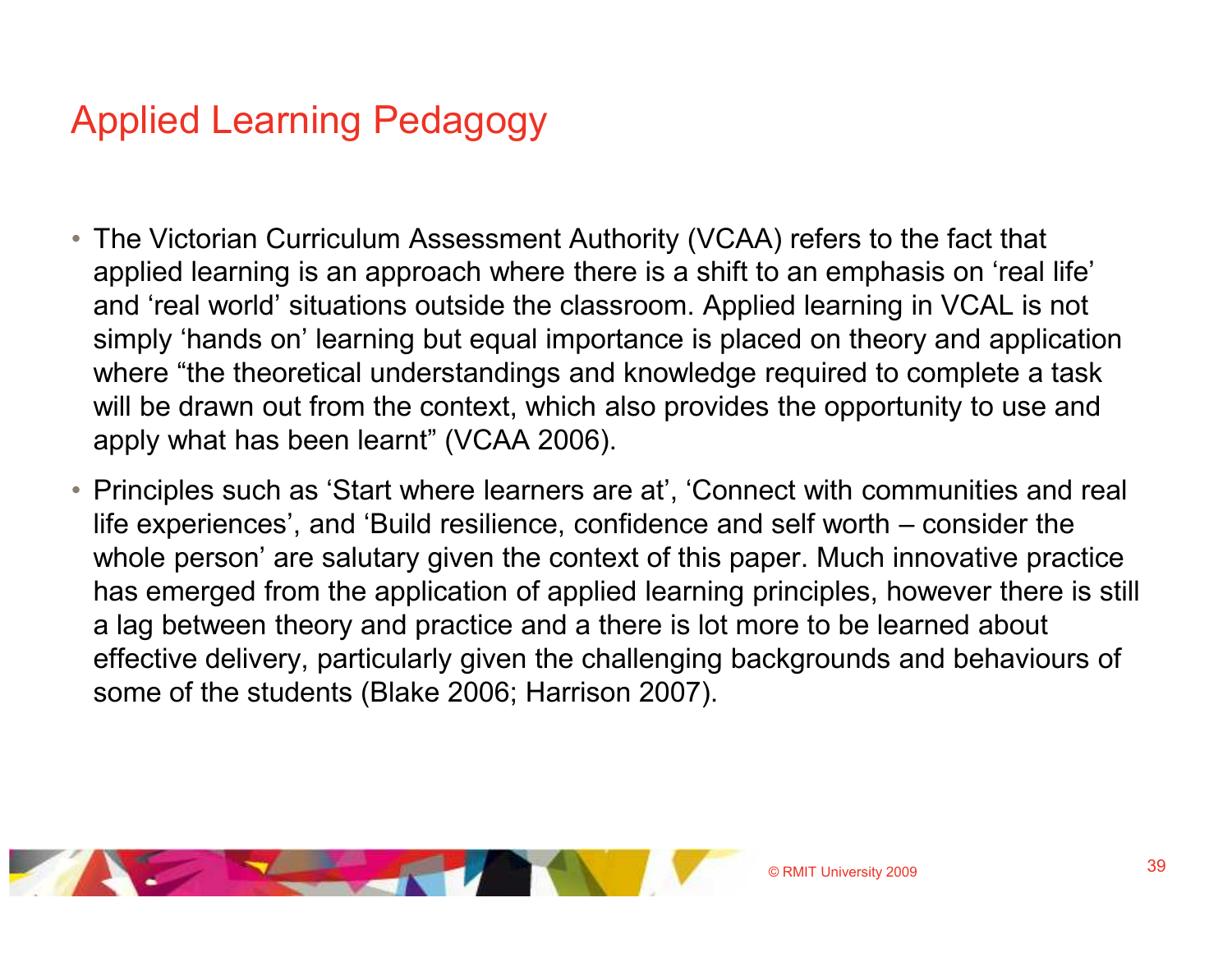# AQUE DUX CURRICULUM

- Internal Driver: Need of the Project to deliver a teaching curriculum and learning materials that can be used by HTC, VU and other organisations
- Core Function: Provide models for how current curriculum structures and units of competency can be interpreted through a sustainability lens and/or packaged to deliver sustainable outcomes in the pre-vocational/trades area
- Curriculum Driver: Need for vocational training to build-in and adopt more sustainable training for trades that contribute to better economic, social and environmental outcomes
- Other Drivers: Education for Sustainability agenda, Green Skills agenda, Resource Smart AuSSi Vic program, applied learning pedagogy, need to develop VCAL teaching and learning resources

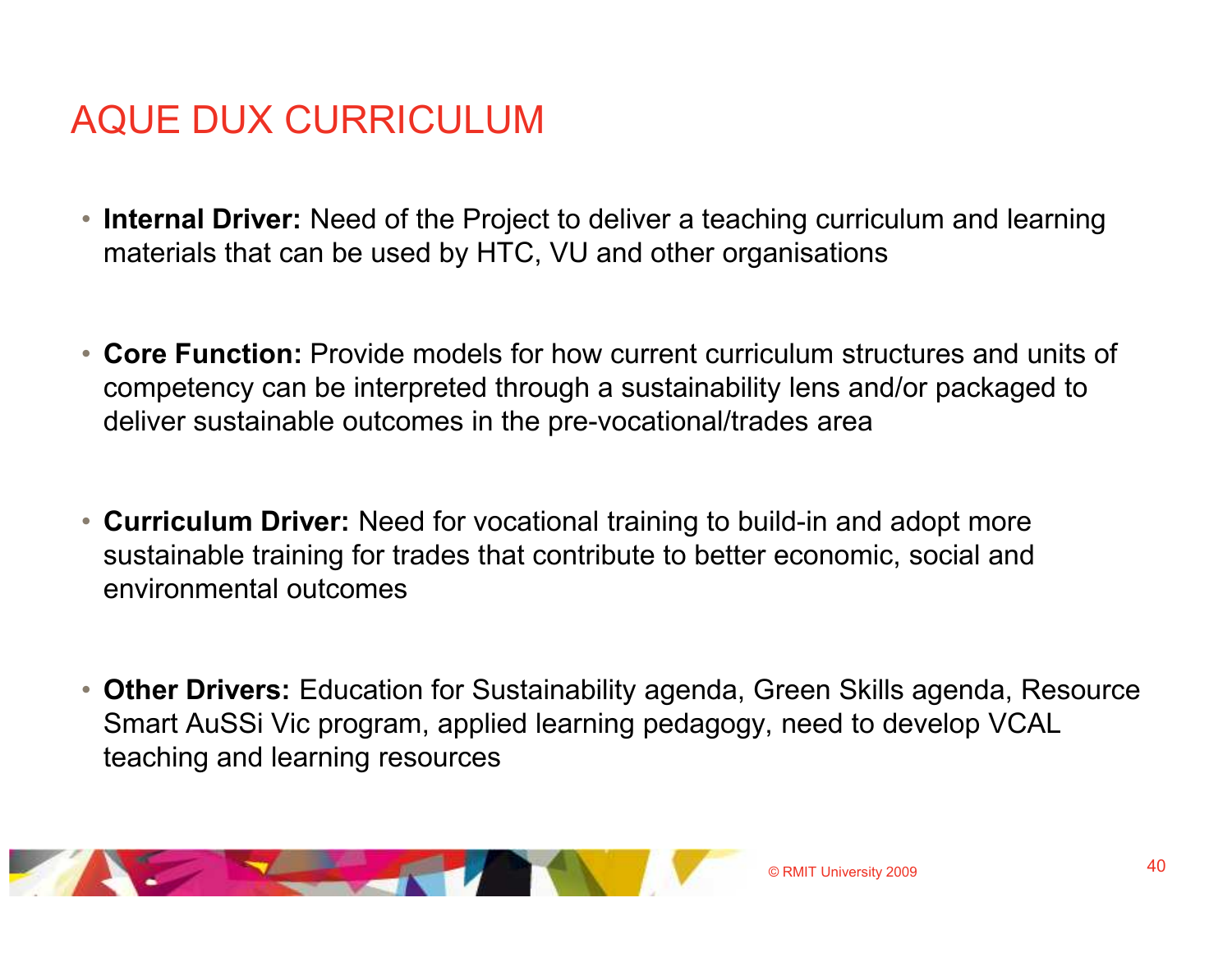# CURRENT SITUATION

 $\bullet$ MPMSAA Green Plumbers - post Cert IV, qualified tradespeople

#### GAP which needs to be filled: Senior secondary, pre-vocational, Cert I-III

- can be informed by inputs from existing courses such as VCE Environmental and Outdoor Studies and courses in other states or countries
- can draw on resources from above and below (eg Green Plumbers have offered that we can modify their courses for our students, resources designed for primary and middle school students can be modified too)
- $\bullet$ can tap into sustainability units already in training packages (such as the Business unit Participate in Environmentally Sustainable Work Practices and/or look at existing units through a "green" lens, such as certain plumbing units)
- $\bullet$ can take advantage of the flexibility and non-prescriptive nature of VCAL units
- •Middle School
- $\bullet$ Primary School

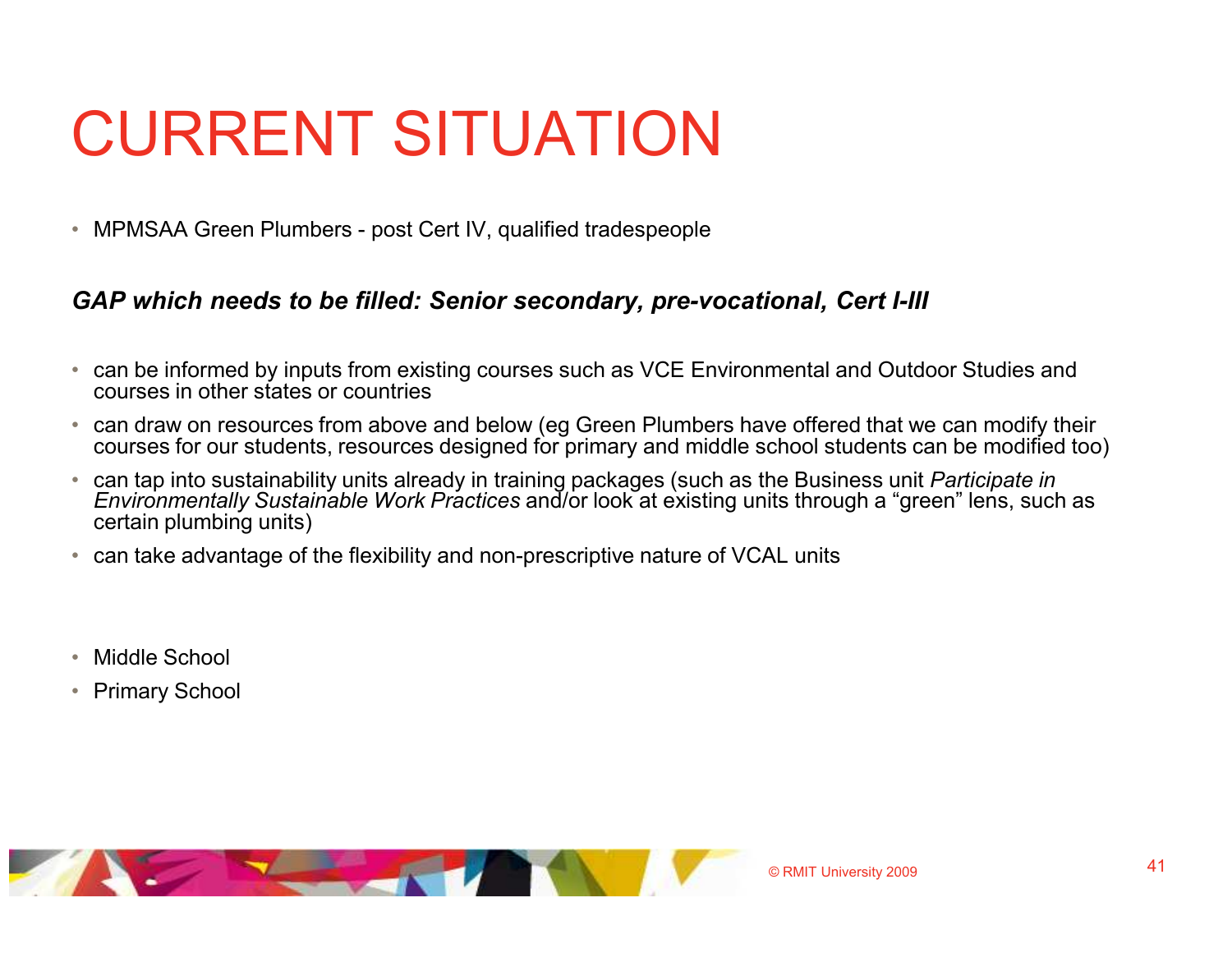# INPUTS

- Green Plumbers courses (free) and certificates , curriculum and advice
- Green Plumbers facility (field trip) and example for our own demo site
- Home Sustainability Assessment course training
- Other VCAL curriculum projects (eg Youth Eco-Challenge and Frankston High School)
- Other VET projects including "Green" units and communities of practice
- VCE Environmental and Outdoor Studies
- Industry-produced curriculum such as Water-Learn it! Live it! (CityWest Water)

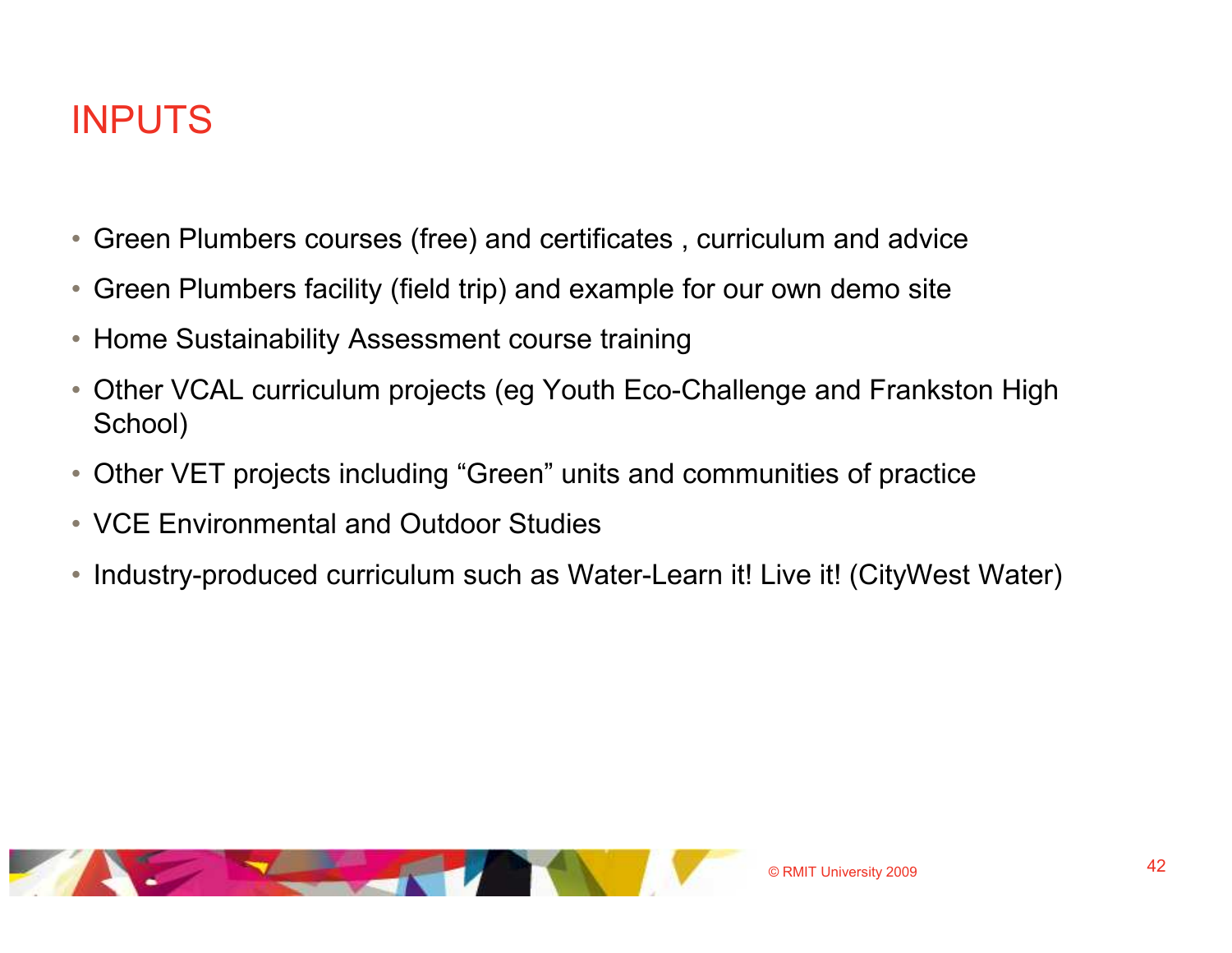# **OUTPUTS**

- Policies and processes (including a hybrid model)
- Resource Smart AuSSi Vic certification example including mapping to curriculum
- $\bullet$  Example of teaching using Certificate I in Water Sustainability as a base qualification relevant to all vocations, including the use of the online toolbox Splash
- $\bullet$  Mapping the curriculum to a list of units of competency, VET certificates and VCAL subjects relevant to the project
- Producing Actual Lesson Plans mapped to Learning Outcomes
- Sourcing and Developing Teaching & Learning Resources
- $\bullet$ Producing an Interpretative Learning Plan and Excursion Package for the Demo Site
- Website and DVD production including the storytelling of the project and the learnings